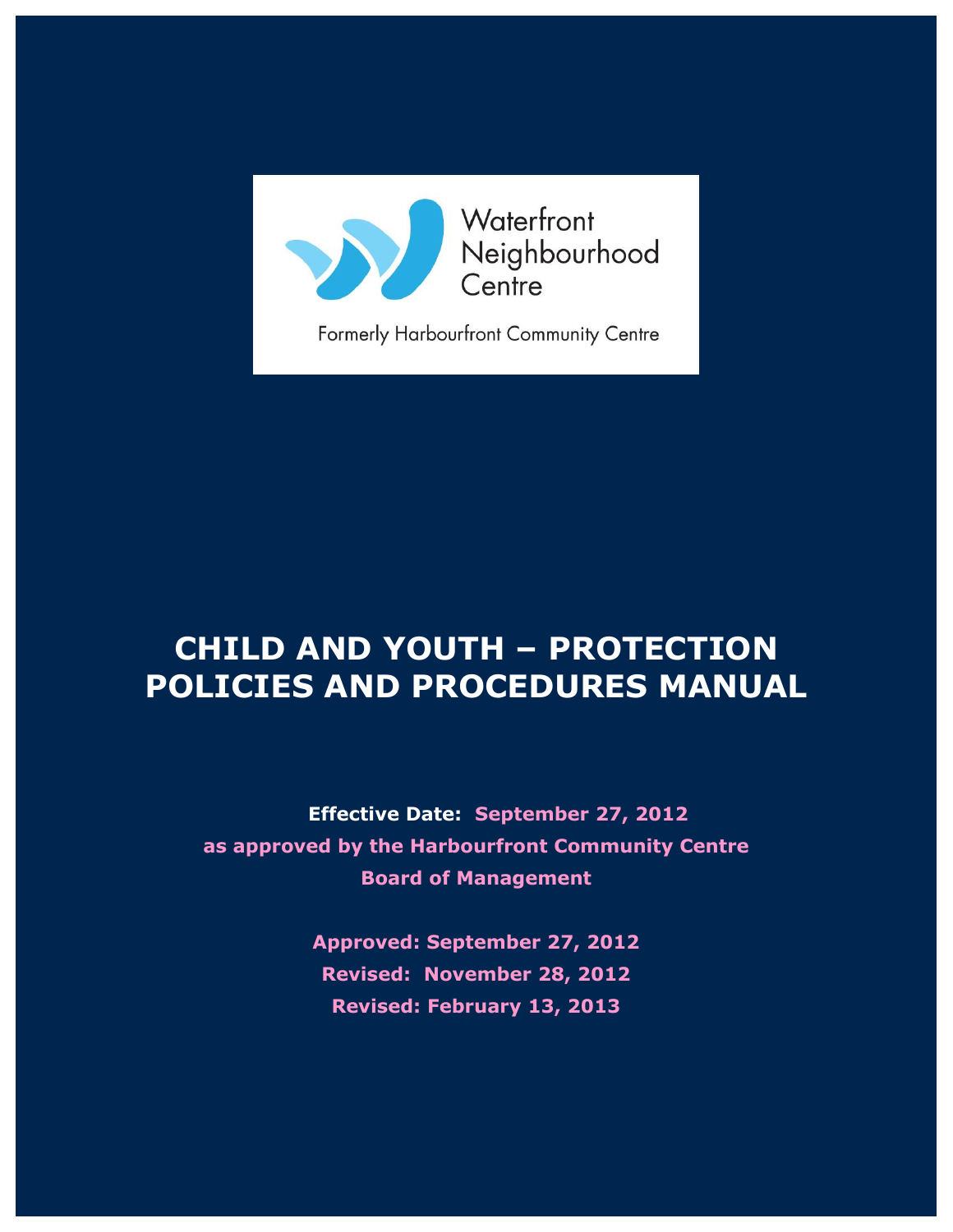## <span id="page-1-0"></span>TABLE OF CONTENTS

| Groups to Receive Training on Child/Youth Sexual Abuse  18 |
|------------------------------------------------------------|
|                                                            |
|                                                            |
|                                                            |
| <b>Hirina</b><br>20                                        |
|                                                            |
|                                                            |
|                                                            |
|                                                            |
|                                                            |
|                                                            |
|                                                            |
|                                                            |
|                                                            |
|                                                            |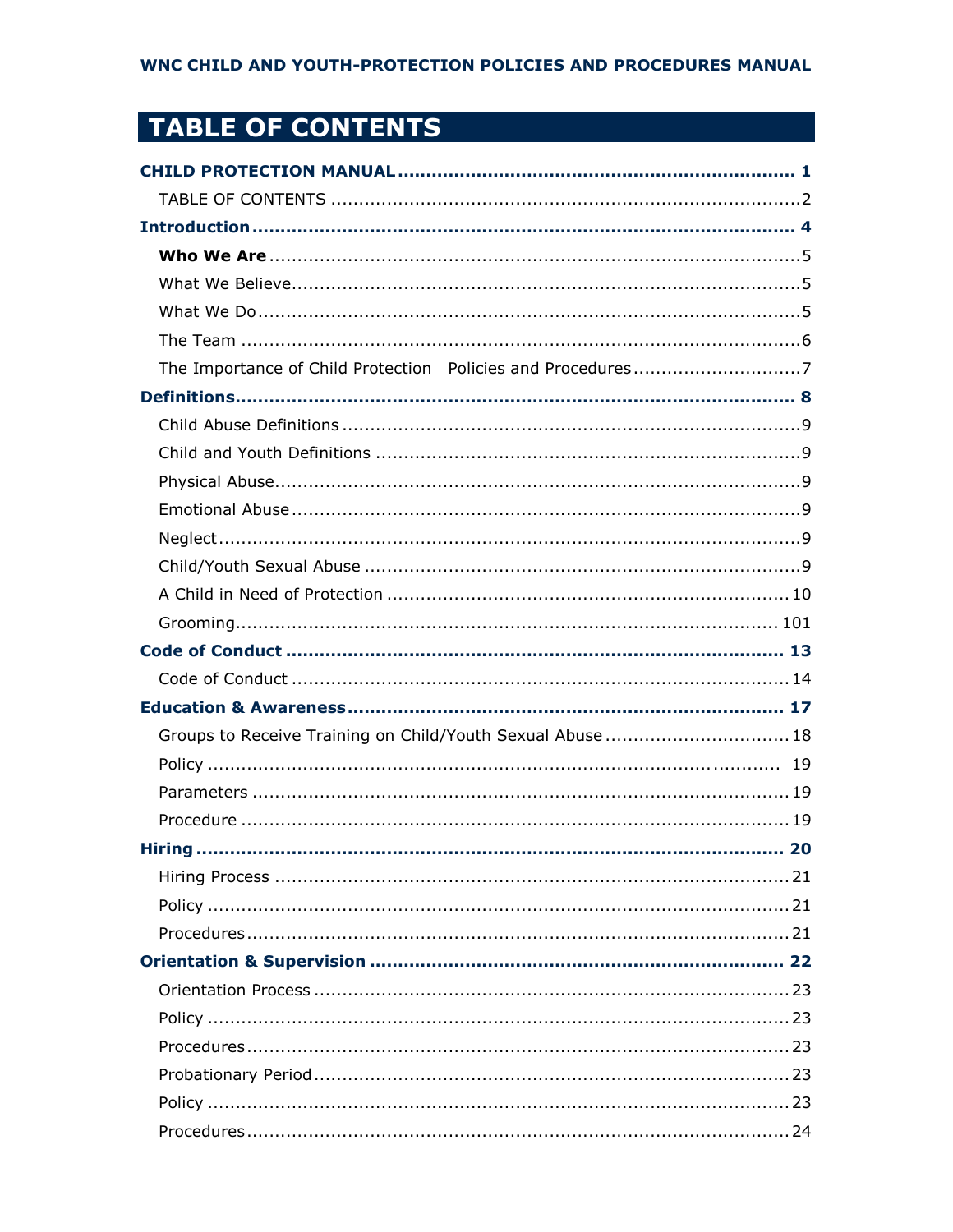| Reporting & Documenting Complaints of Possible Abuse  26                    |  |
|-----------------------------------------------------------------------------|--|
| Reporting and Documenting Complaints of Possible Abuse: Illegal Behaviour27 |  |
|                                                                             |  |
|                                                                             |  |
|                                                                             |  |
|                                                                             |  |
|                                                                             |  |
|                                                                             |  |
| <b>Communications with Parents about Suspected Abuse by an</b>              |  |
|                                                                             |  |
|                                                                             |  |
|                                                                             |  |
|                                                                             |  |
|                                                                             |  |
|                                                                             |  |
|                                                                             |  |
| Discipline/Suspension/Dismissal: Inappropriate Behaviour 33                 |  |
|                                                                             |  |
|                                                                             |  |
| False Allegations of Child/Youth Sexual Abuse or Misconduct35               |  |
|                                                                             |  |
|                                                                             |  |
|                                                                             |  |
|                                                                             |  |
|                                                                             |  |
|                                                                             |  |
|                                                                             |  |
| WNC Risk Management Procedures for Programs, Services & Activities  37      |  |
|                                                                             |  |
|                                                                             |  |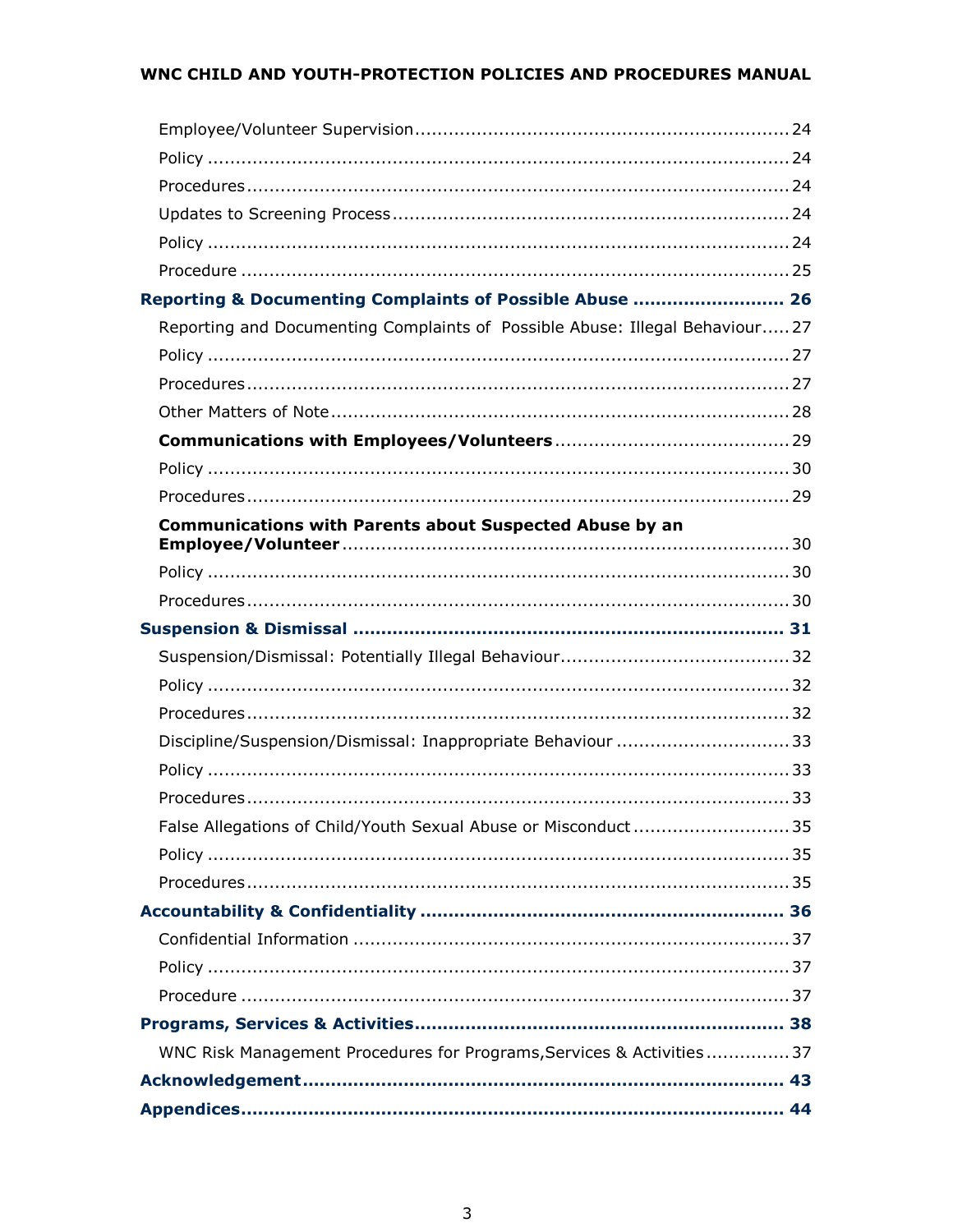# <span id="page-3-0"></span>**INTRODUCTION**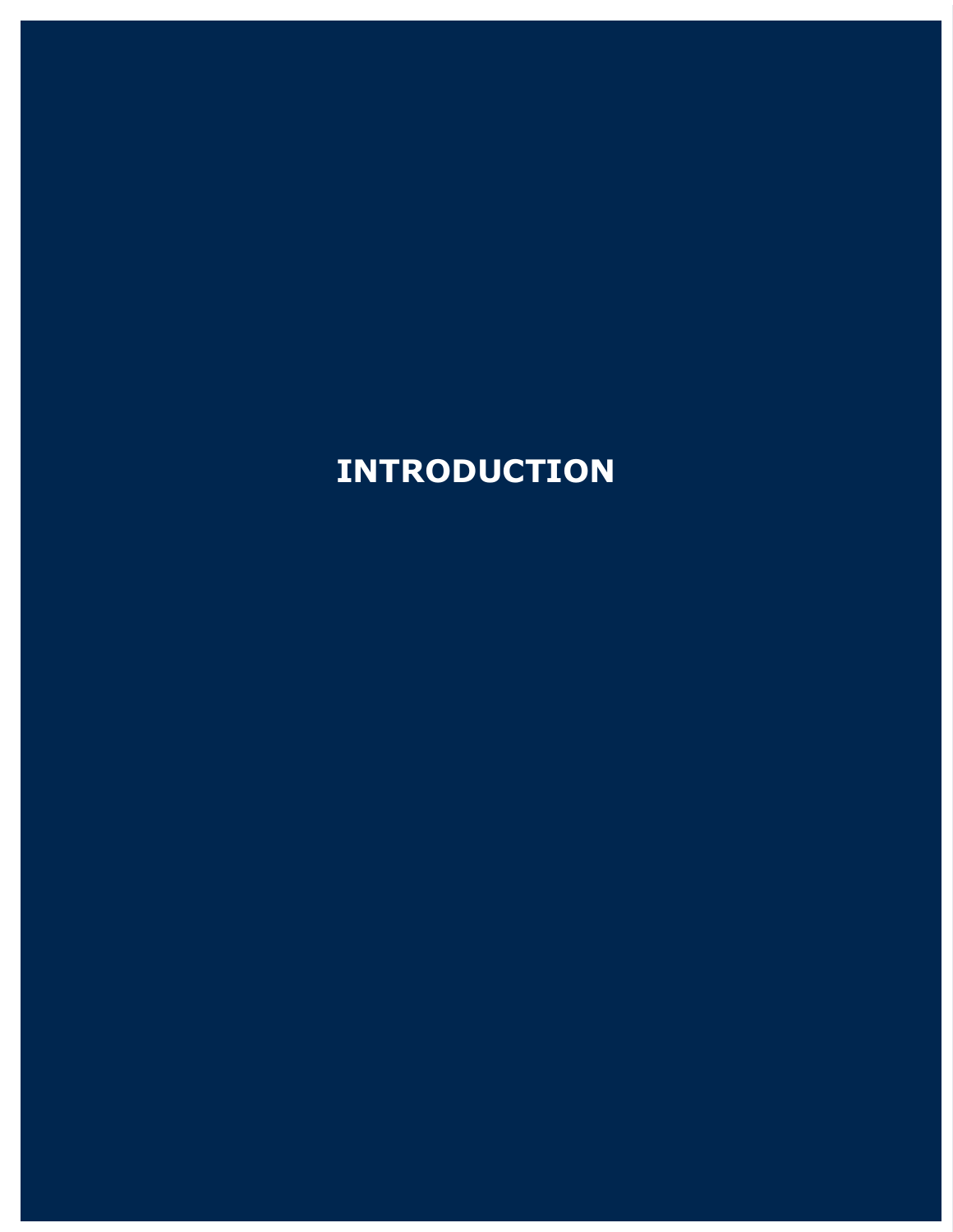**Waterfront Neighbourhood Centre (Formerly Harbourfront Community Centre) has adopted the following Child and Youth-Protection Policies and Procedures to ensure that all employees/volunteers and those associated with Waterfront Neighbourhood Centre (WNC) are knowledgeable about, and take specific measures to protect children and youth in the course of their work and volunteer efforts.**

## <span id="page-4-0"></span>**Who We Are**

Waterfront Neighbourhood Centre (Formally Harbourfront Community Centre) is a non-profit organization that works in partnership with residents and communityminded organizations to create a safe and supportive environment for people of all ages. By engaging the community, we ensure that WNC's activities will meet the growing and diverse needs of our neighbourhood – now and in the future.

WNC is supported by a volunteer board and is partially funded by the City of Toronto for administrative staffing and building-related costs. We rely on donations from community-minded individuals, foundations and corporations to fund the many programs and services that we offer.

### <span id="page-4-1"></span>**What We Believe**

In our work, Waterfront Neighbourhood Centre strives to:

- Meet the needs of a diverse and changing multi-cultural community.
- Respond particularly to the needs of youth, children and isolated adults.
- Provide a range of responsive programs and services in an atmosphere of belonging.
- Advocate for provision of necessary services to the community.
- Provide full opportunities for local residents to become involved in the Board and Committees of the Centre and to ensure that Board, Staff and Volunteers reflect the local community.
- Obtain the necessary resources to fulfil our mission statement.
- Be supportive of our staff and volunteers, ensuring they are rewarded appropriately for their work.
- Act in a fiscally responsible manner.

### <span id="page-4-2"></span>**What We Do**

Our Waterfront community is the fastest growing vertical neighbourhood in the City! Our programs mirror our community as the demand for family, children, community outreach and senior programs are on the rise. By engaging the community, we ensure that HCC's activities will meet the growing and diverse needs of our neighbourhood – now and in the future. For more information about our programs and services, please visit our website at: [www.waterfrontnc.ca.](http://www.waterfrontnc.ca/)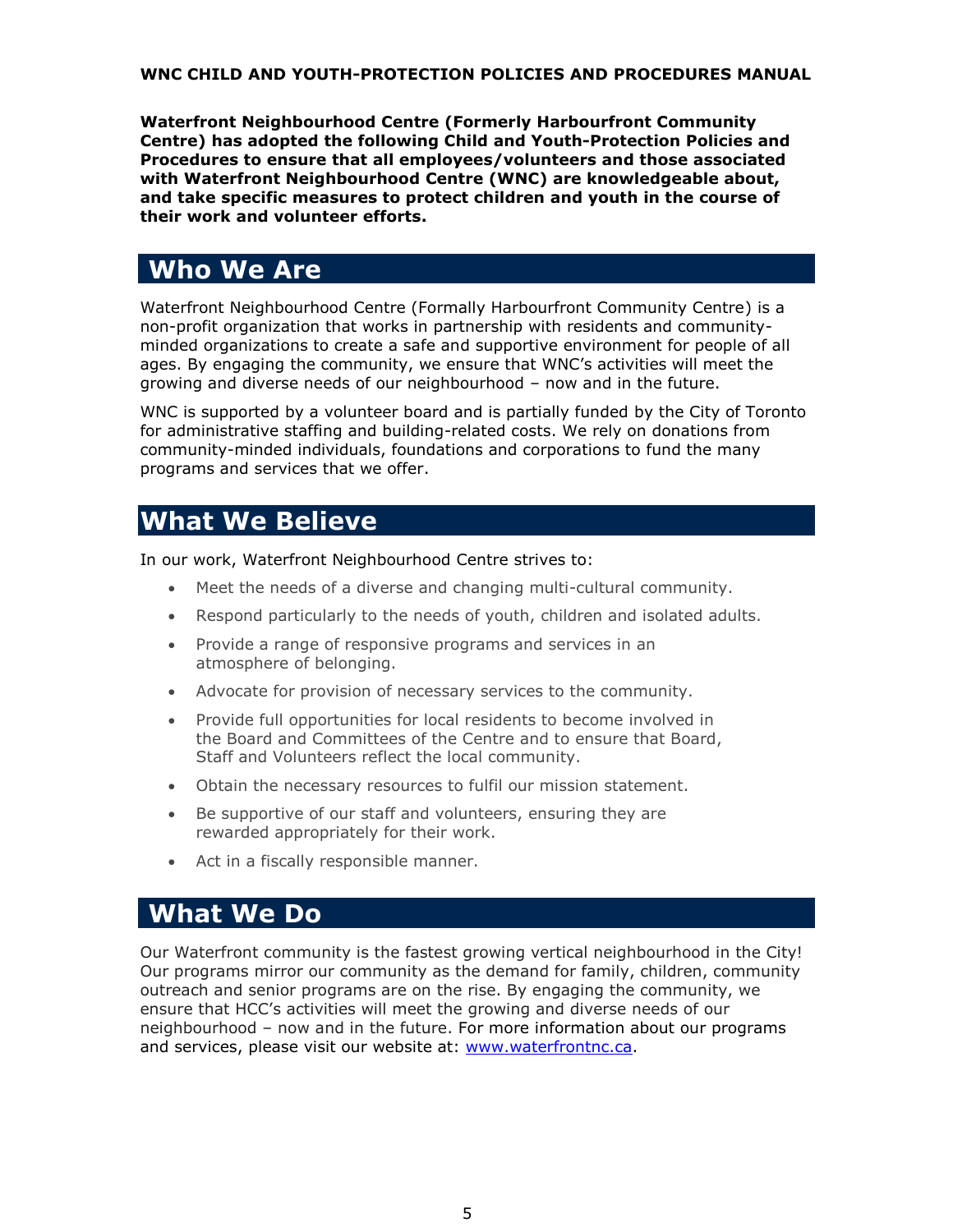## <span id="page-5-0"></span>**The Team**

Waterfront Neighbourhood Centre (WNC) is governed by a volunteer Board of Management which is appointed by and ultimately accountable to Toronto City Council.

The City of Toronto has delegated varying levels of authority to its boards to deliver services on the Council's behalf. With this assignment of responsibilities also comes the obligation to conduct business in a manner consistent with City objectives and policies. For more information on the WNC Board of Management and policies, please visit our website: [www.waterfrontnc.ca](http://www.waterfrontnc.ca/)

#### **WNC Board of Management responsibilities**

Waterfront Neighbourhood Centre Board of Management responsibilities include the following specific matters:

- Overall management, operation and maintenance of WNC ensuring compliance with the bylaw, applicable laws and applicable City policies.
- Overall development, funding and management of all WNC programs
- Approval of the annual administrative budget for recommendation to City Council.
- Approval of the Annual Report for submission to City Council.
- Approval of all programs including fees for the use of the facilities and programs if applicable.
- Development of resources to support WNC's activities, programs and services.
- Approval of HCC's Annual Financial Statements for audit purposes and receiving the report of the Auditor.

#### **WNC Staff**

WNC Staff are employees of the City of Toronto and Toronto City Council has delegated authority to the WNC Board of Management for the overall management of WNC and its employees in accordance with the City's human resource policies and collective agreements.

Waterfront Neighbourhood Centre employees are expected to conduct themselves with personal integrity, ethics, honesty and diligence in performing their duties for the organization. Employees are required to support and advance the interests of the organization and avoid placing themselves in situations where their personal interests actually or potentially conflict with the interests of the City of Toronto. The City of Toronto's Conflict of Interest Policy applies to all City of Toronto employees: [http://www.toronto.ca/calldocuments/conflict\\_of\\_interest\\_policy.htm](http://www.toronto.ca/calldocuments/conflict_of_interest_policy.htm)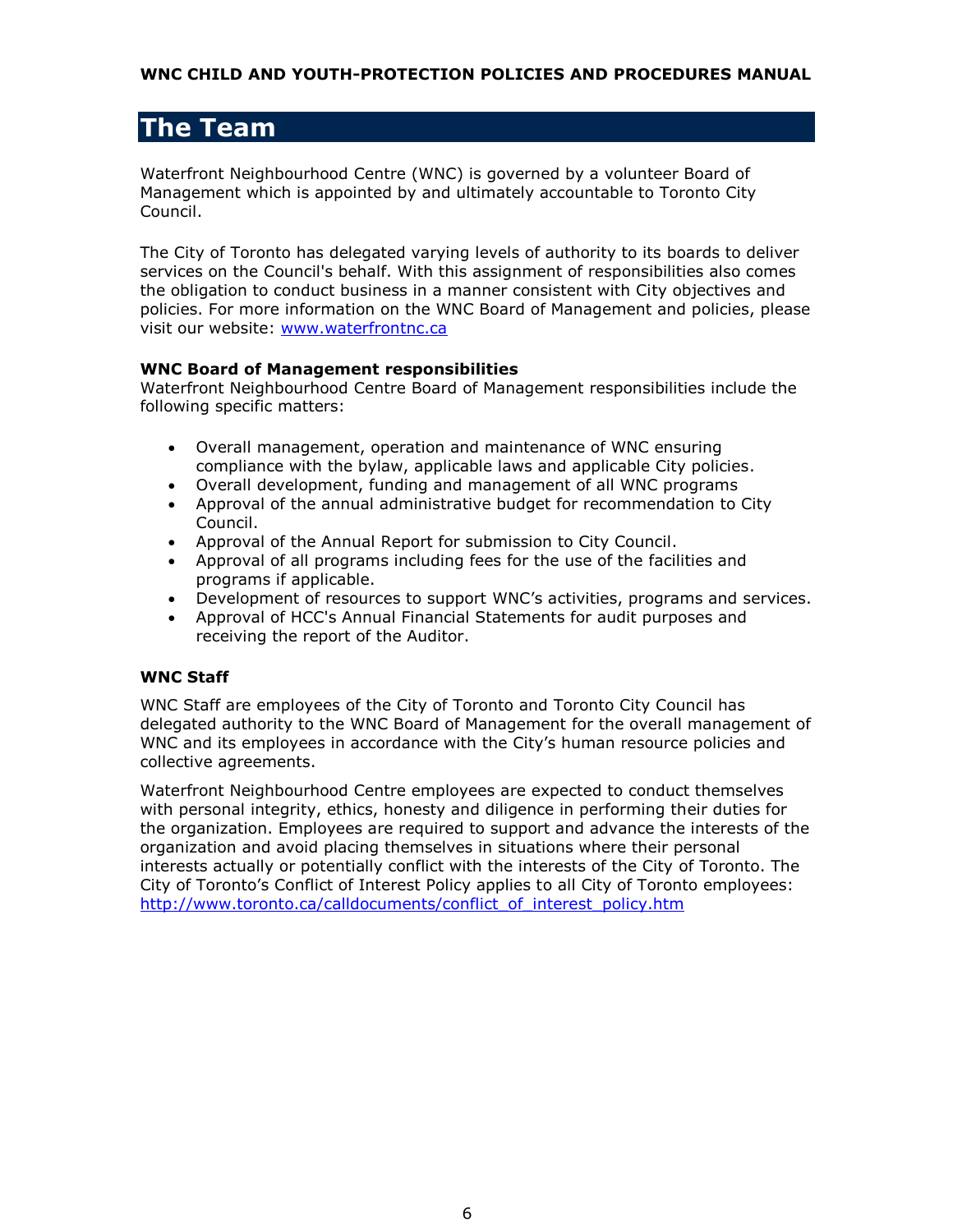## <span id="page-6-0"></span>**The Importance of Child and Youth Protection Policies and Procedures**

Child and youth protection policies create barriers for sex offenders. Current research indicates that the more child/youth protective rules and regulations that an agency has in place, the less likely an offender will want to work there. As a child-centered organization, Waterfront Neighbourhood Centre (WNC) has based our policies and procedures on the following:

- **A shared understanding** by employees/volunteers of what constitutes child/youth sexual abuse and exploitation and how to recognize and prevent it.
- **Trained employees/volunteers** who are equipped to recognize situations of potential abuse and inappropriate behaviour, and the response that is expected of them in these situations.
- **Clear lines of communication, authority and decision-making** so that employees/volunteers have well-defined procedures and a consistent approach for handling all child/youth protection issues.
- **Regular review** of the effectiveness of policies and procedures whereby Waterfront Neighbourhood Centre can assess whether any adjustments, additions or improvements are required
- **Openness** about our work and how we conduct it. Waterfront Neighbourhood Centre has an open atmosphere where child/youth sexual abuse/misconduct can be raised and addressed. We critically assess our practice in an effort to continuously improve organizational child/youth protection measures.
- **Equity and fairness** by treating all reports with the same importance.
- **Dignity and respect** by keeping sensitive personal information confidential, and only sharing it on a 'need-to-know' basis.
- **Coordination** with other organizations that can assist with child/youth protection matters. This can include child welfare, law enforcement and legal counsel.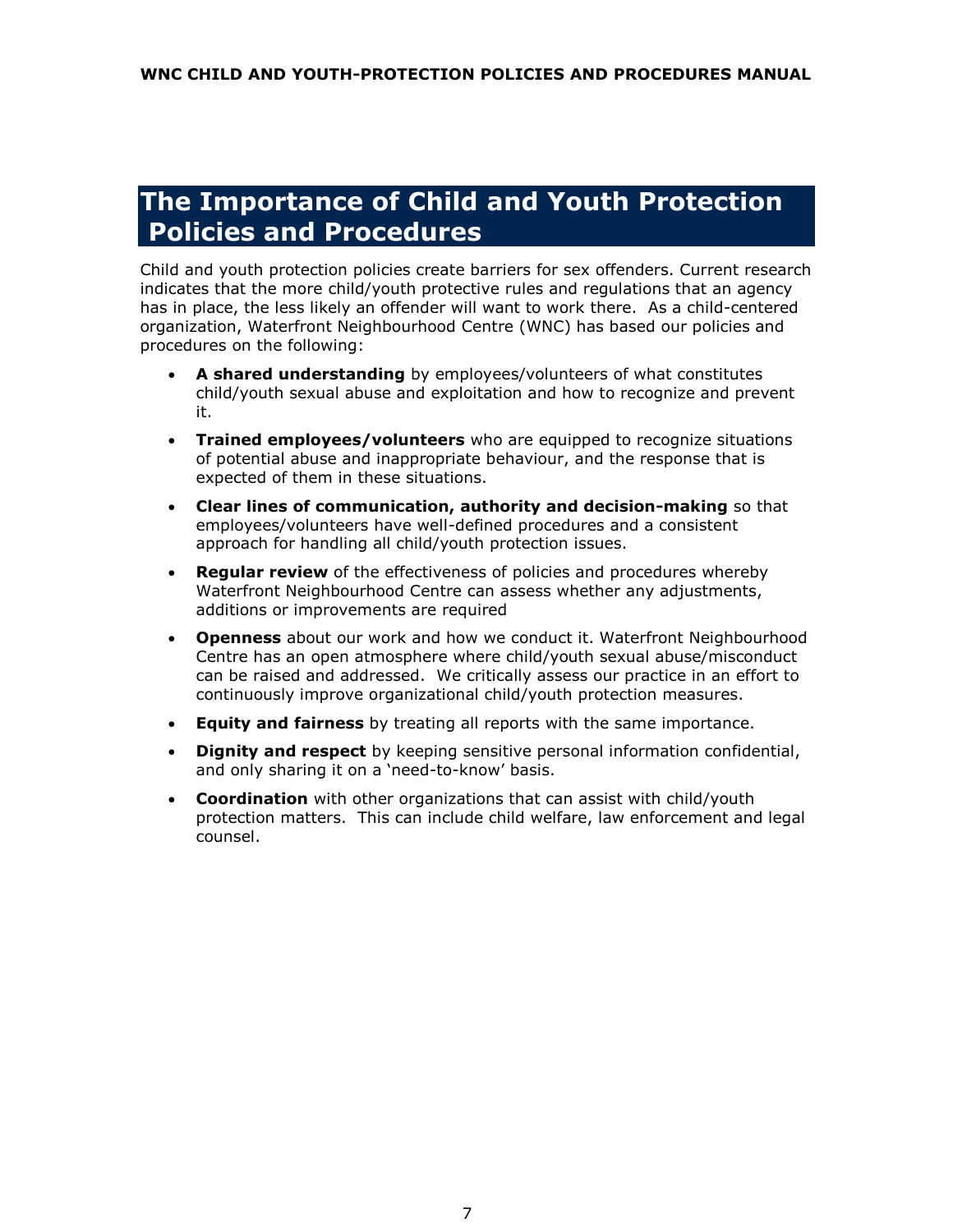# <span id="page-7-0"></span>**DEFINITIONS**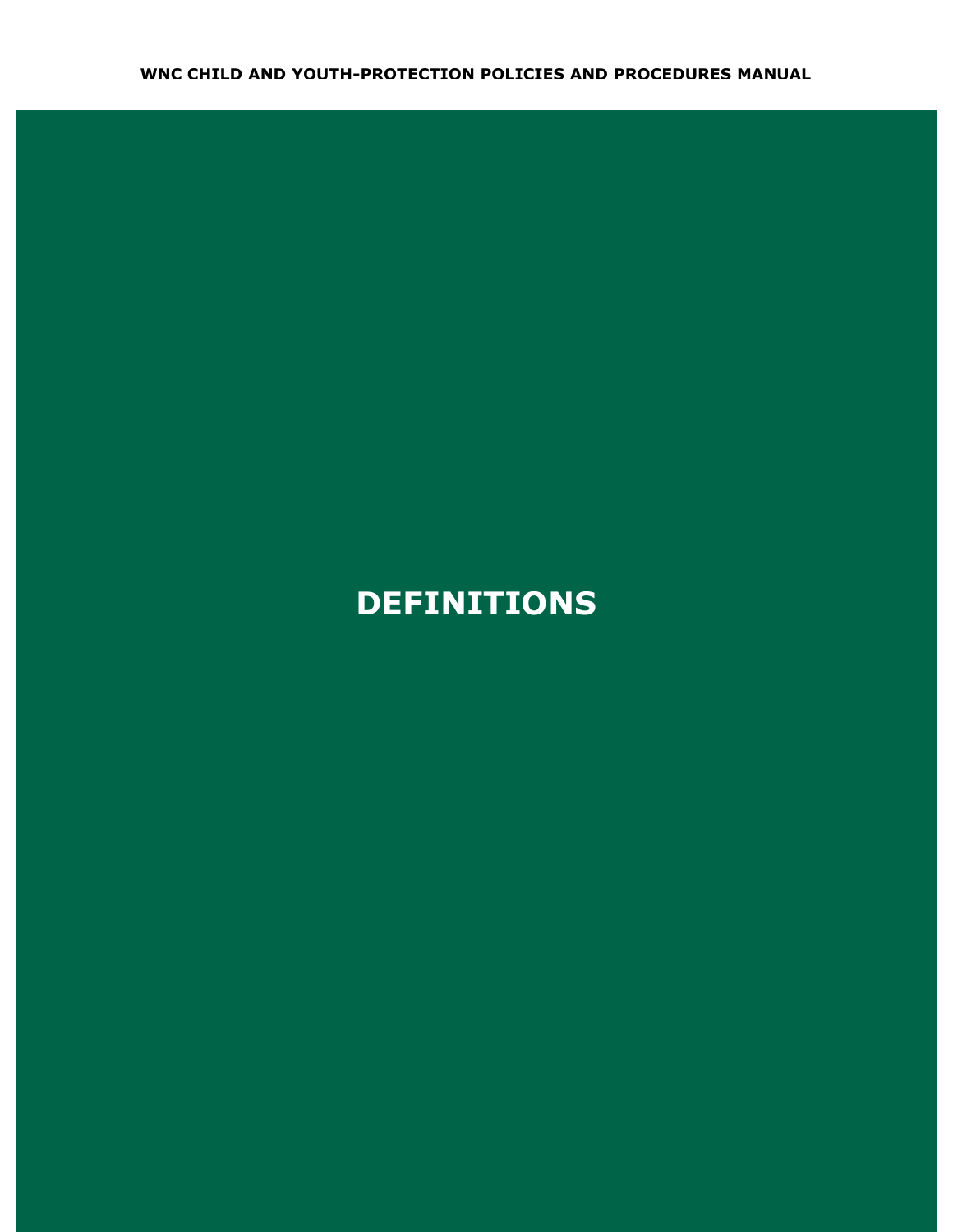### <span id="page-8-0"></span>**Child/Youth Abuse Definitions**

In order to prevent child/youth sexual abuse at Waterfront Neighbourhood Centre (WNC), it is first necessary to understand sexual abuse; how offenders groom; signs of a disclosure and the impact of abuse on victims. By understanding child sexual abuse; a major step is taken towards addressing the problem constructively and promoting positive change. The following definitions lay the groundwork for better awareness about child/youth sexual abuse and will help foster discussions among employees and volunteers.

#### <span id="page-8-1"></span>**Child**

A child is any person under 16 years of age as defined under the Child and Family Services Act which includes a child up to the age of 18 in certain circumstances under the Act

#### **Youth**

Any person under the age of 24 years that attends WNC's Child and Youth Programs. WNC programs are offered to children and youth ages 0 - 24 years.

#### <span id="page-8-2"></span>**Physical Abuse**

The use of force against a child/youth in such a way that the individual is either injured or at risk of being injured. Physical abuse can be overtly aggressive (e.g. beating, hitting, shaking, pushing, choking, biting, burning, kicking, or assaulting a child/youth with a weapon) or can be more subtle and less obvious (e.g. bumping, pushing, restraining, pinching, squeezing an arm or leg).

#### <span id="page-8-3"></span>**Emotional Abuse**

Emotional abuse is a chronic pattern of behaviour towards a child/youth that causes negative effects on his/her emotional development. Examples include verbal threats, social isolation, ignoring, intimidation, put-downs, exploitation, and unreasonable demands. A single episode of name-calling would be considered inappropriate, but would not necessarily constitute emotional abuse. Repetitive name-calling or the intentional damaging of an individual's self-esteem, however, would be considered abusive. A single incident of high intensity emotional abuse/trauma would also qualify.

#### <span id="page-8-4"></span>**Neglect**

Neglect is the failure to provide basic needs including physical, educational, emotional, etc. Neglect can also include such things as failure to provide proper medical care, adequate clothing or supervision.

#### <span id="page-8-5"></span>**Child Sexual Abuse**

Any form of adult and child sexualized interaction constitutes child sexual abuse. Sexual abuse of a child may occur through behaviours that do not involve actual physical contact.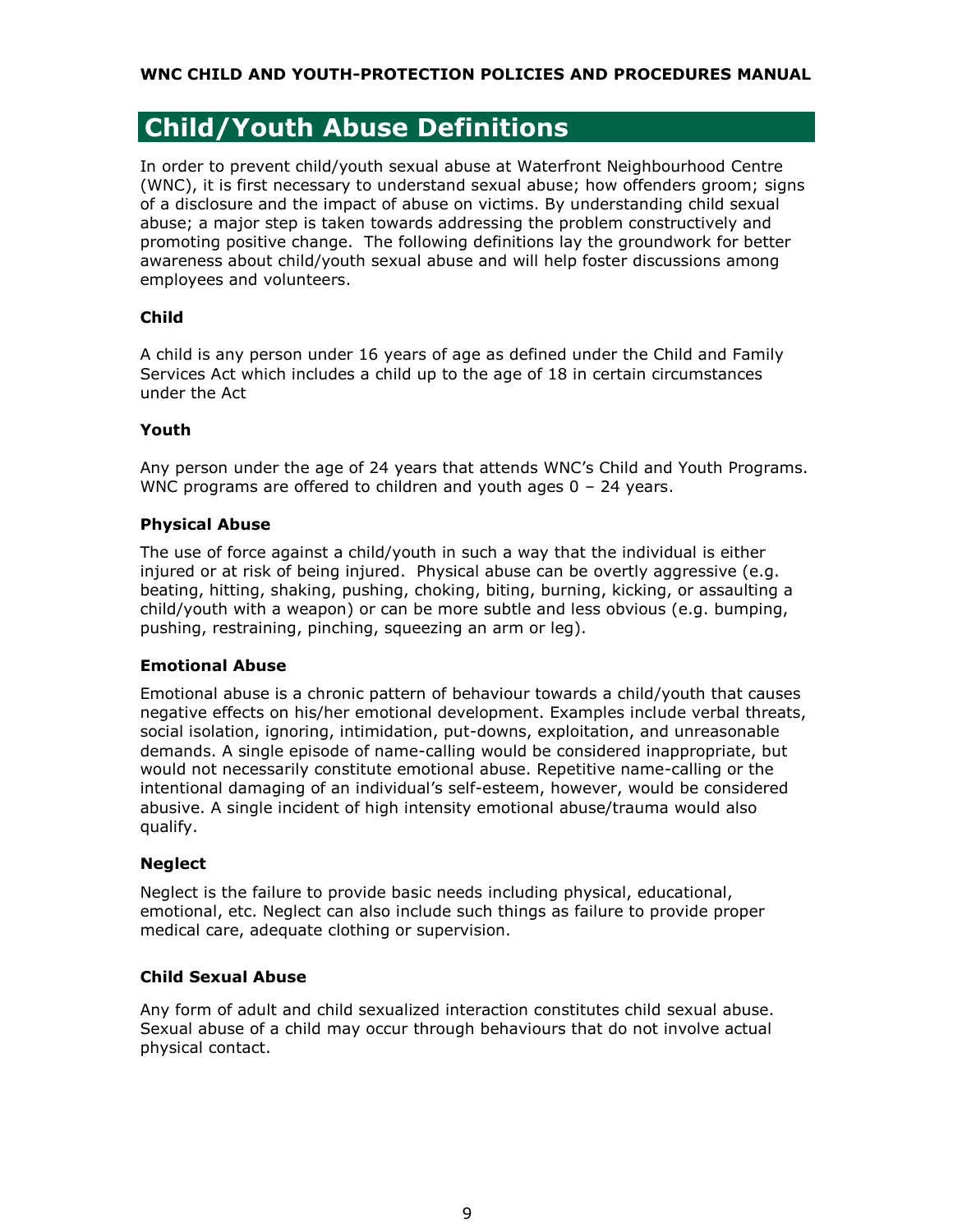#### **Contact sexual abuse includes:**

- Touching the genital area, over or under clothing
- Touching breasts, over or under clothing
- Touching another's genital area
- Oral sex
- Vaginal or anal penetration with a part of the body (e.g. finger, penis) or with an object

#### **Non-contact sexual abuse includes:**

- Invitation to touch another in a sexual way
- Voyeurism (i.e. "Peeping Tom")
- Encouraging or forcing a child to masturbate or to watch others masturbate
- Indecent exposure (i.e. "flashing" or showing genital areas)
- Involving children in the viewing or production of pornographic materials, or watching sexual activities
- Encouraging children to behave in sexually inappropriate ways

#### **A Child in Need of Protection**

The Child and Family Services Act in Ontario defines a child in need of protection as a child who is or who appears to be suffering from abuse and/or neglect. The Act clearly specifies how you can identify these children in Section 72 (1). (See pages 7 to 10).

#### **[CFSA s.72 (1)]**

<span id="page-9-0"></span>Section 72 (1) of the Child and Family Services Act Despite the provisions of any other Act, if a person, including a person who performs professional or official duties with respect to children, has reasonable grounds to suspect one of the following, the person shall forthwith report the suspicion and the information on which it is based to a society:

1. The child has suffered physical harm, inflicted by the person having charge of the child or caused by or resulting from that person's,

i. failure to adequately care for, provide for, supervise or protect the child, or

ii. pattern of neglect in caring for, providing for, supervising or protecting the child.

2. There is a risk that the child is likely to suffer physical harm inflicted by the person having charge of the child or caused by or resulting from that person's,

i. failure to adequately care for, provide for, supervise or protect the child, or

ii. pattern of neglect in caring for, providing for, supervising or protecting the child.

3. The child has been sexually molested or sexually exploited, by the person having charge of the child or by another person where the person having charge of the child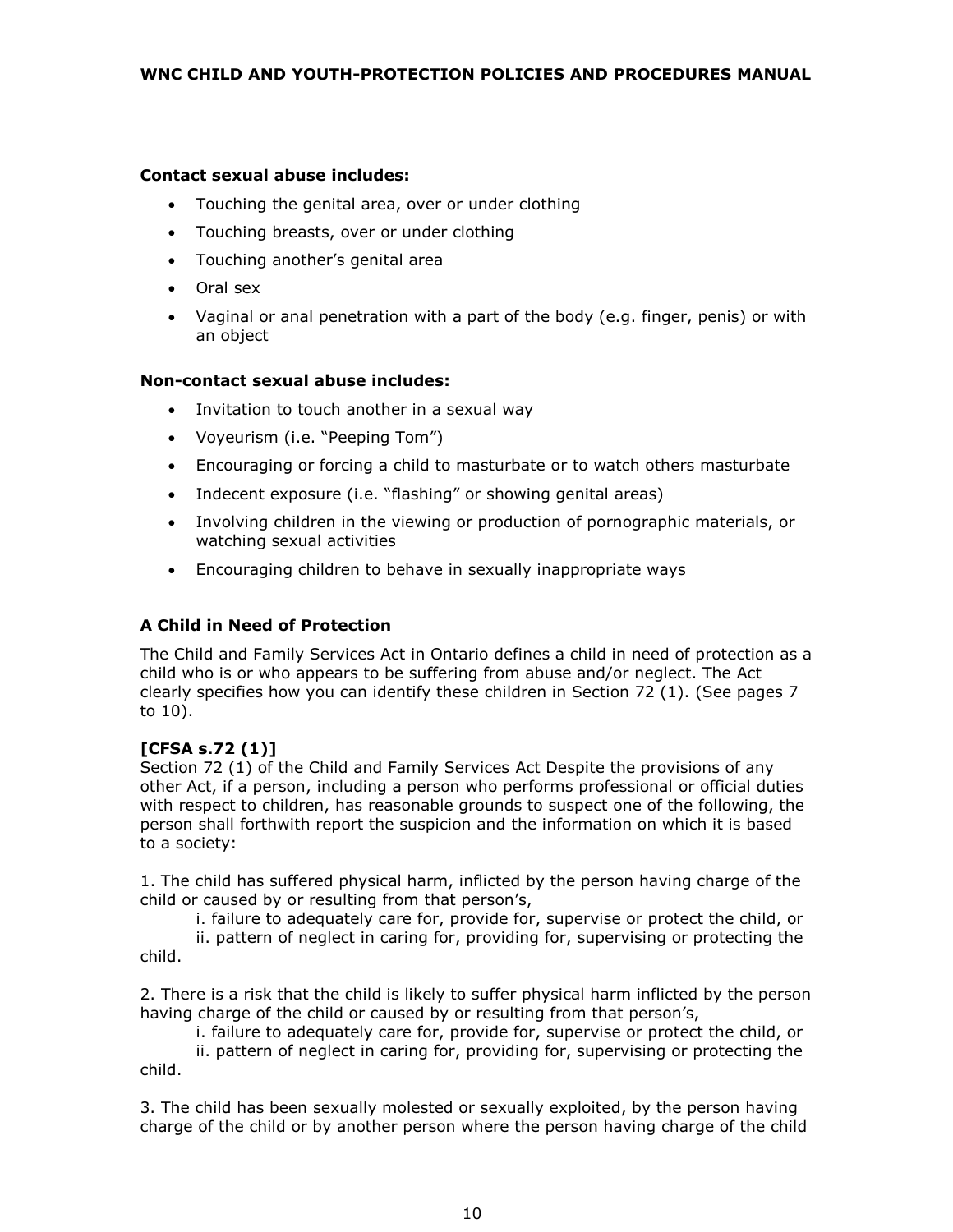knows or should know of the possibility of sexual molestation or sexual exploitation and fails to protect the child.

4. There is a risk that the child is likely to be sexually molested or sexually exploited as described in paragraph 3.

5. The child requires medical treatment to cure, prevent or alleviate physical harm or suffering and the child's parent or the person having charge of the child does not provide, or refuses or is unavailable or unable to consent to, the treatment.

6. The child has suffered emotional harm, demonstrated by serious:

- i. anxiety
- ii. depression
- iii. withdrawal
- iv. self-destructive or aggressive behaviour, or

v. delayed development, and there are reasonable grounds to believe that the emotional harm suffered by the child results from the actions, failure to act or pattern of neglect on the part of the child's parent or the person having charge of the child.

7. The child has suffered emotional harm of the kind described in subparagraph i, ii, iii, iv or v of paragraph 6 and the child's parent or the person having charge of the child does not provide, or refuses or is unavailable or unable to consent to, services or treatment to remedy or alleviate the harm.

**Please note:** The Act and your duty to report under the Act applies to any child who is, or appears to be, under the age of 16 years. It also applies to children subject to a child protection order who are 16 and 17 years old.

People can still call their [local CAS](http://www.oacas.org/childwelfare/locate.htm) to report abuse of a child or young person, when that young person is over 16, the CAS can direct the caller/referral source to the appropriate resources/community services. More resources can be found at:

<http://www.oacas.org/childwelfare/faqs.htm>

#### **Grooming**

An individual who sexually abuses a child/youth often uses a variety of techniques to gain sexual access to the child/youth. The individual first gains the trust of the child/youth and the adults around the child/youth. An emotional connection is purposely built to reduce the likelihood that the child/youth will disclose the abuse.

This process is known as grooming. Grooming is often a slow, gradual and escalating process of building trust and comfort with a child/youth. The offender's goal is to have the child/youth see him/her as a caring adult that the individual can trust and whose directions he/she should follow.

Grooming also includes the process of making inappropriate behaviour seem normal. This process of normalizing inappropriate behaviour can range from the telling of sexual jokes to physical contact. Once trust has been established, the result can be a child/youth who is very confused, one who is torn between what he/she knows to be wrong and his/her feelings for the offender.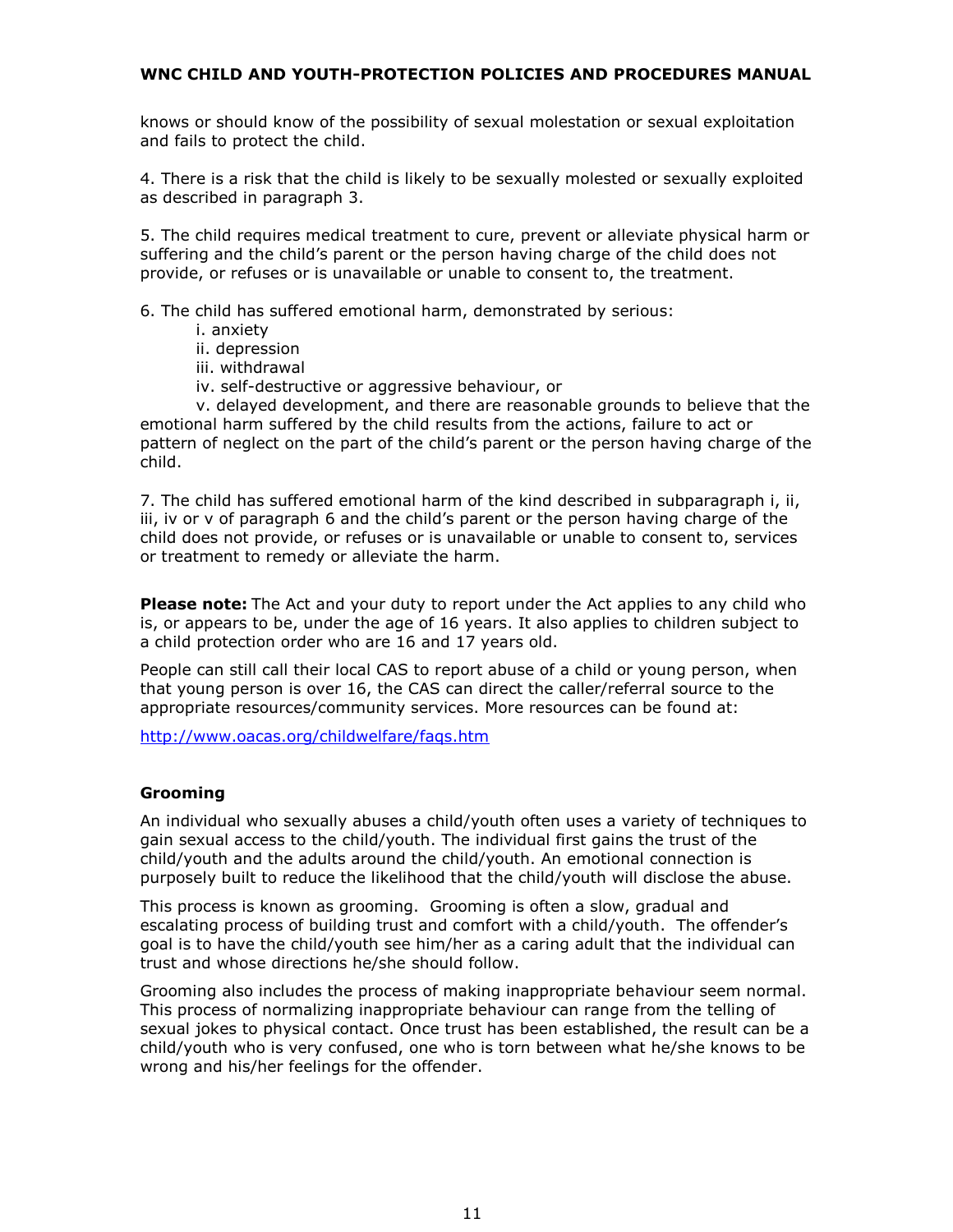Although the purpose of grooming is to non-violently access and control the victim, in extreme cases offenders may also attempt to physically maintain control over the child/youth.

In extreme cases, some offenders may attempt to gain control over a child/youth through the use of threats (to the child/youth, his/her pets or family) and/or physical force. This type of violence may be used to overcome resistance, maintain compliance, and/or prevent the child/youth from disclosing the abuse.

It is of the utmost importance to realize that the reason cooperative and compliant children/youths are victims is not because they were groomed, manipulated or brainwashed but simply because they are children/youths.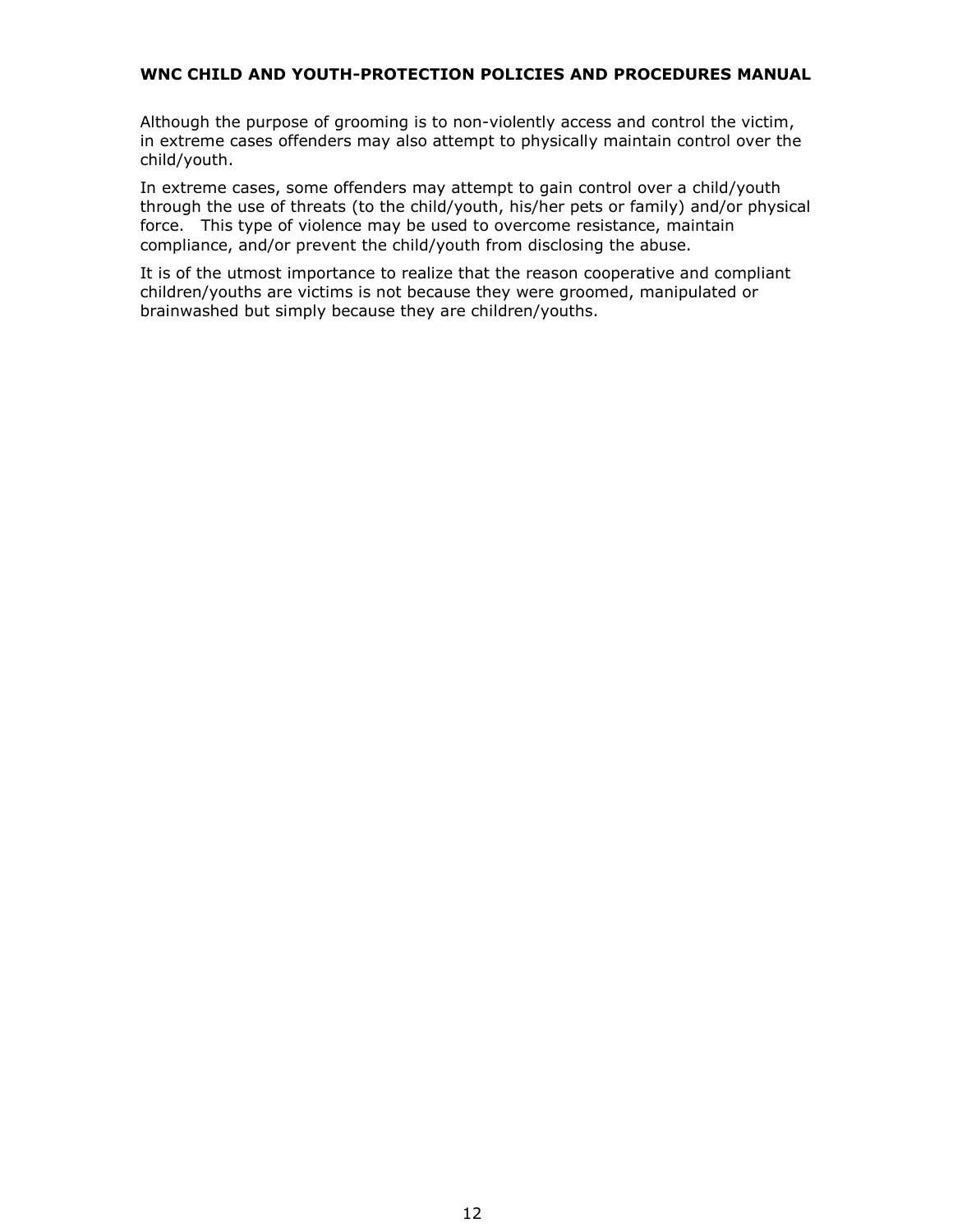## <span id="page-12-0"></span>**WATERFRONT NEIGHBOURHOOD CENTRE CODE OF CONDUCT**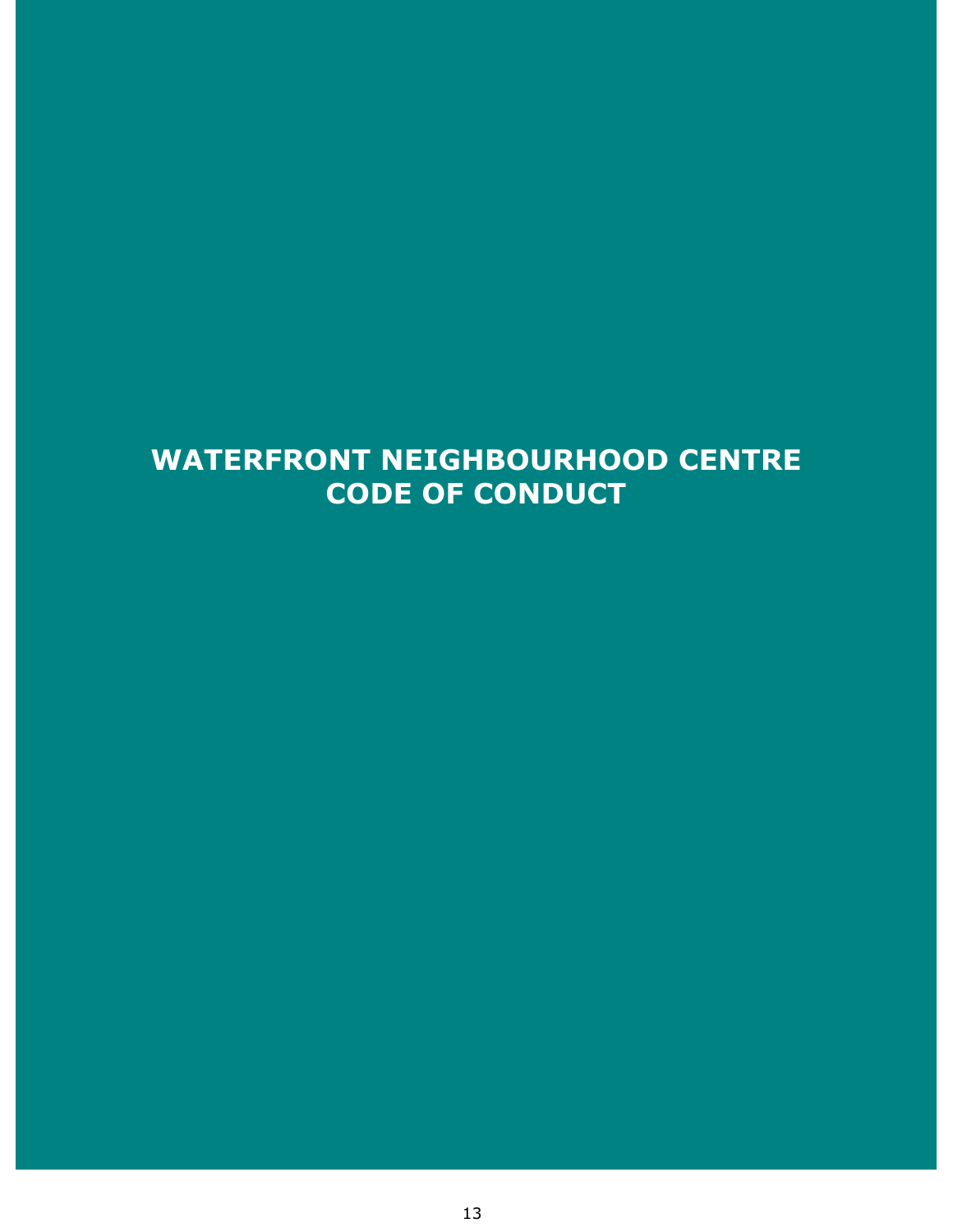## **Waterfront Neighbourhood Centre Code of Conduct**

<span id="page-13-0"></span>As a reputable child/youth-serving organization, Waterfront Neighbourhood Centre (WNC) has developed the following Code of Conduct to guide our employees/volunteers which is in addition to the City of Toronto's Employee's Conflict of Interest Policy which all employees of WNC must abide by: [http://www.toronto.ca/calldocuments/conflict\\_of\\_interest\\_policy.htm.](http://www.toronto.ca/calldocuments/conflict_of_interest_policy.htm)

While every employee/volunteer is valued and unique, we come together as an organization in the best interests of individuals, children, youth and their families. The safety, rights and well-being of the individuals we serve are at the core of our daily operations. We nurture supportive relationships with children/youth while balancing and encouraging appropriate boundaries.

And in keeping with this Code, employee/volunteer misconduct will not be tolerated, especially as it relates to the well-being of the children/youth in all of WNC's child and youth programs.

#### **Misconduct**

#### **Misconduct refers to inappropriate behaviour in the organization and includes but is not limited to any/all of the following:**

- Communication that goes beyond the employee/volunteer's employment responsibilities with the child/youth and/or does not occur within the context of their duties and responsibilities such as:
	- o Writing personal letters or text messages to a child/youth.
	- o Making personal phone calls to a child/youth.
	- $\circ$  Having personal Social Media exchanges with a child/youth (email, instant messaging, chatting, social networking, etc.).
	- o Sending personalized gifts to a child/youth.

*Note: It is not misconduct to give a contextually appropriate thank-you card, birthday card, seasonal card, or other nominal gift to a child/youth, where such a gesture would be considered reasonable in the circumstances provided that all gestures, taken together, are not excessive in number and any such exchanges are carried out within the workplace, in the presence of others and with the knowledge of the organization.*

- o Offering unauthorized rides to a child/youth.
- $\circ$  Spending time with a child/youth outside of designated work times and activities (except where such activity results from a parent-initiated request and the activity has been disclosed to and approved by the organization in advance via your direct supervisor).
- o Favouring a child/youth.
- o Telling sexual jokes to a child/youth.
- $\circ$  Showing a child/youth sexually explicit or sexist material, signs, cartoons, calendars, literature, photographs, or displaying such material in plain view.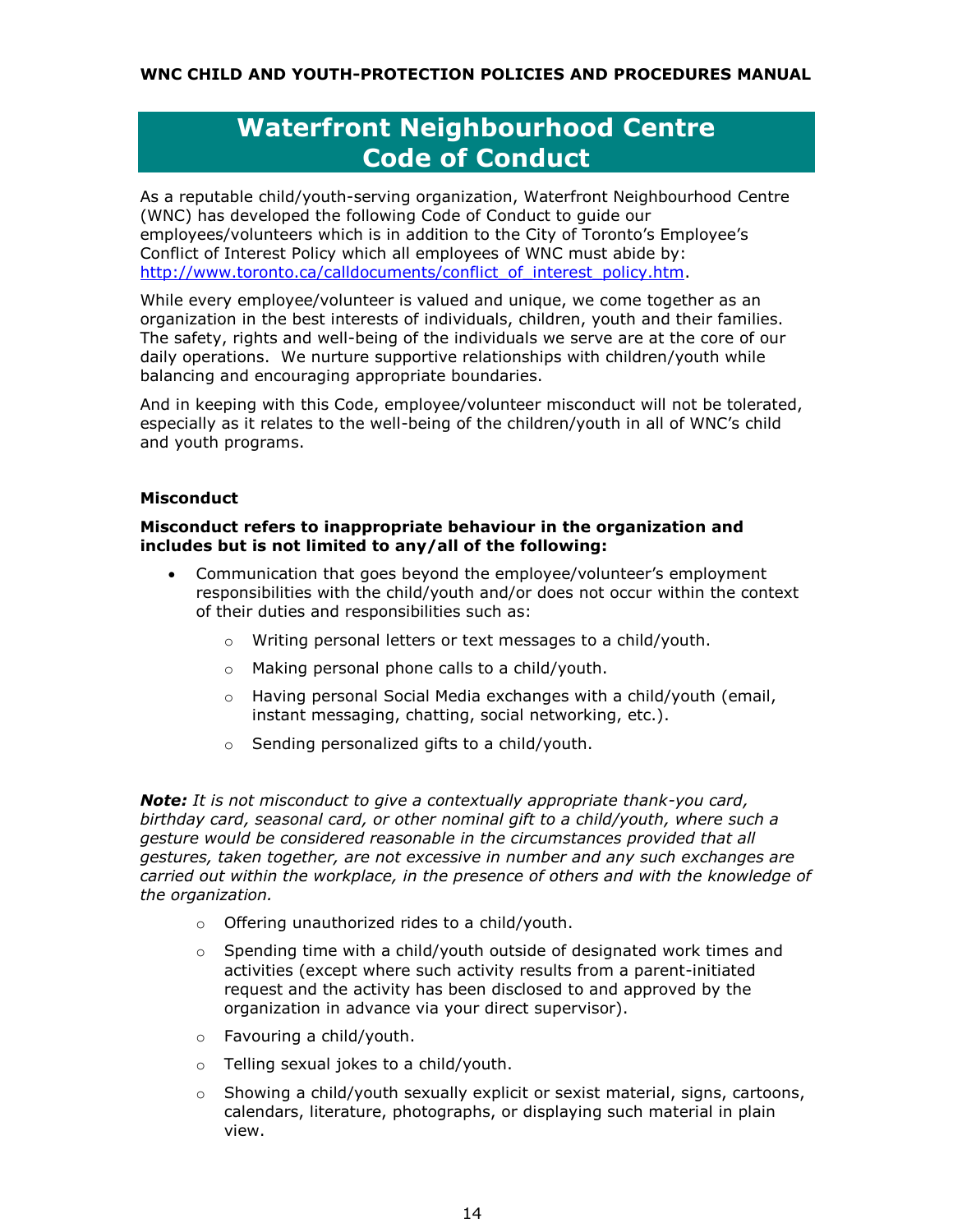$\circ$  Taking pictures/recording of a child/youth, except when specifically requested to do so by the organization and provided that only cameras owned or under the control of the organization are used to take such pictures/recording.

*Note: Under no circumstances may an employee/volunteer use his/her cellular phone or personal camera to take pictures of/record a child/youth, nor upload or copy any pictures/recordings he/she may have taken of a child/youth to the Internet/Social Media or to any personal storage device (except where such activity has been disclosed to and approved by the organization in advance via your direct supervisor).*

#### **Employees/volunteers of Waterfront Neighbourhood Centre must:**

- Always adhere to the organization's policies and procedures in dealing with children/youth.
- Treat children/youth with respect and dignity.
- Treat all allegations or suspicions of sexual misconduct seriously. It is an employee/volunteer's responsibility to report allegations or suspicions as per WNC's reporting procedure.
- Follow established procedures when reporting any allegations of misconduct or potential policy violations.
- Consider the final outcomes of any behaviour, as well as a child/youth's reaction to any activities, conversations, or interactions so as to avoid embarrassing, shaming, or humiliating the child/youth.
- Establish, respect, and maintain boundaries with all children and youth.

#### **Employees/volunteers of Waterfront Neighbourhood Centre must not:**

- Engage in any activity that endangers a child/youth or makes a child/youth feel uncomfortable.
- Engage in any activity that goes against the organization's mandate, policies, or code of conduct.
- Make any sort of remark, comment, or joke to/regarding a child/youth that is in any way suggestive, explicit, or sexual.
- Engage in any sort of physical contact with a child/youth that may make the child/youth feel uncomfortable, or that violates reasonable boundaries.
- Conduct their own investigation into allegations or suspicions of sexual misconduct  $-$  it is an employee/volunteer's duty to report, not to investigate.
- Place a child/youth in danger from anyone, either within or outside of the organization.
- Offer any child/youth "special" treatment that falls outside of the organization's mandate, or that may (or may appear to) place a child/youth at risk of exploitation.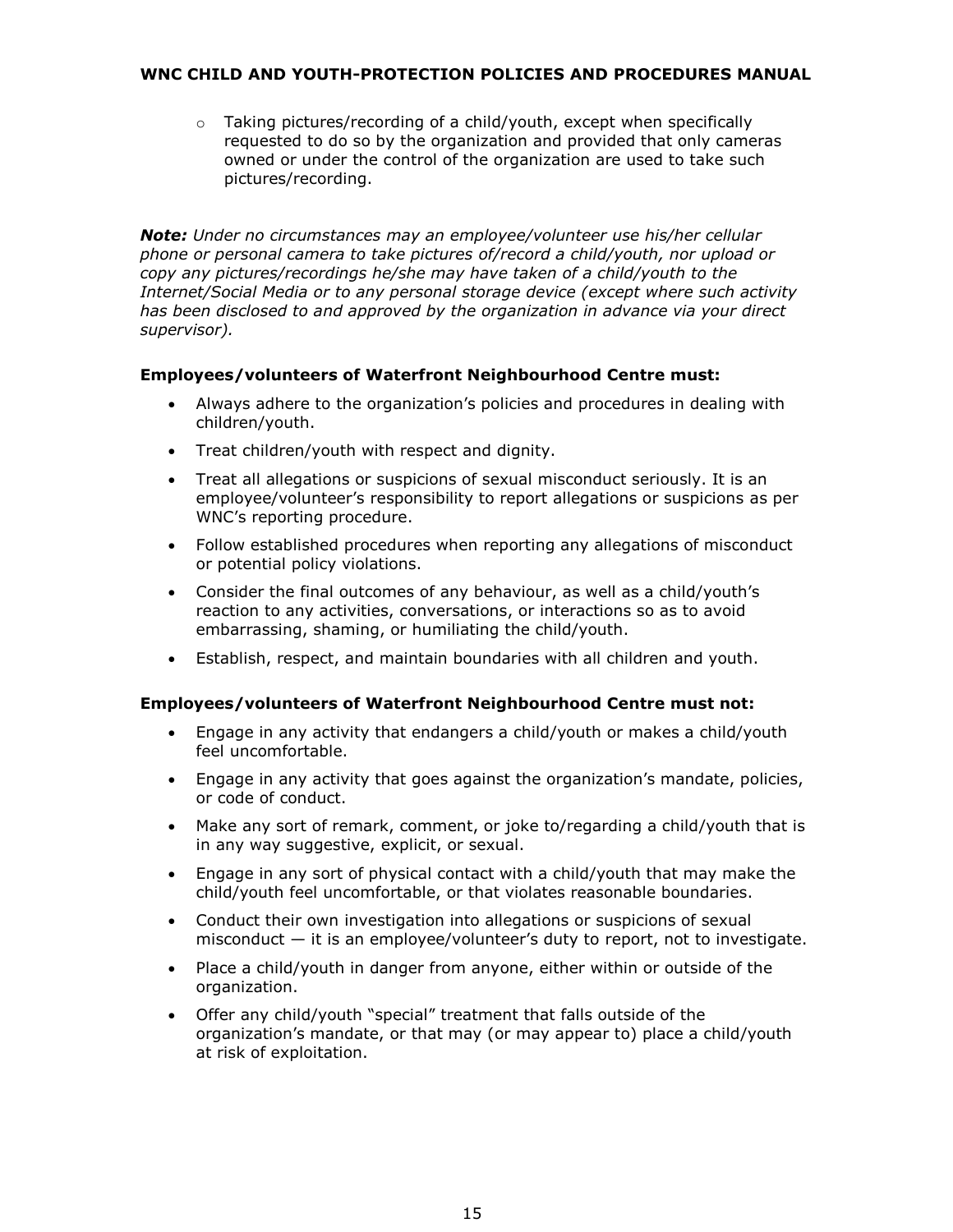#### **Employees/volunteers of Waterfront Neighbourhood Centre should**

#### **consider whether:**

- The activities they are engaging in with a child/youth are known to, or approved by, supervisors and/or parents. Child/youth interactions should not be kept secret. They should be transparent.
- Activities would raise concerns in the mind of a reasonable observer as to their appropriateness.
- The organization may be detrimentally affected by the employees/volunteers activities.
- The activity may be reasonably regarded as posing a risk to the personal integrity or security of a child/youth.
- The activity may contribute to a child/youth's discomfort.
- The activity may appear inappropriate to the organization, the child/youth's family, or the public.

Failure to adhere to Waterfront Neighbourhood Centre - Code of Conduct by any employee/volunteer will result in an investigation and disciplinary action if necessary. Appropriate consequences and/or disciplinary actions are to be determined by management and could include discipline up to and including termination of employment and/or volunteer position, and will be based on the nature and severity of the incident.

#### *I agree to comply with the above-noted Code of Conduct for Waterfront Neighbourhood Centre.*

 $\_$  , and the set of the set of the set of the set of the set of the set of the set of the set of the set of the set of the set of the set of the set of the set of the set of the set of the set of the set of the set of th

\_\_\_\_\_\_\_\_\_\_\_\_\_\_\_\_\_\_\_\_\_\_\_\_\_\_\_\_\_\_\_\_

Employee/Volunteer Signature Employee/Volunteer Name (Please Print)

Date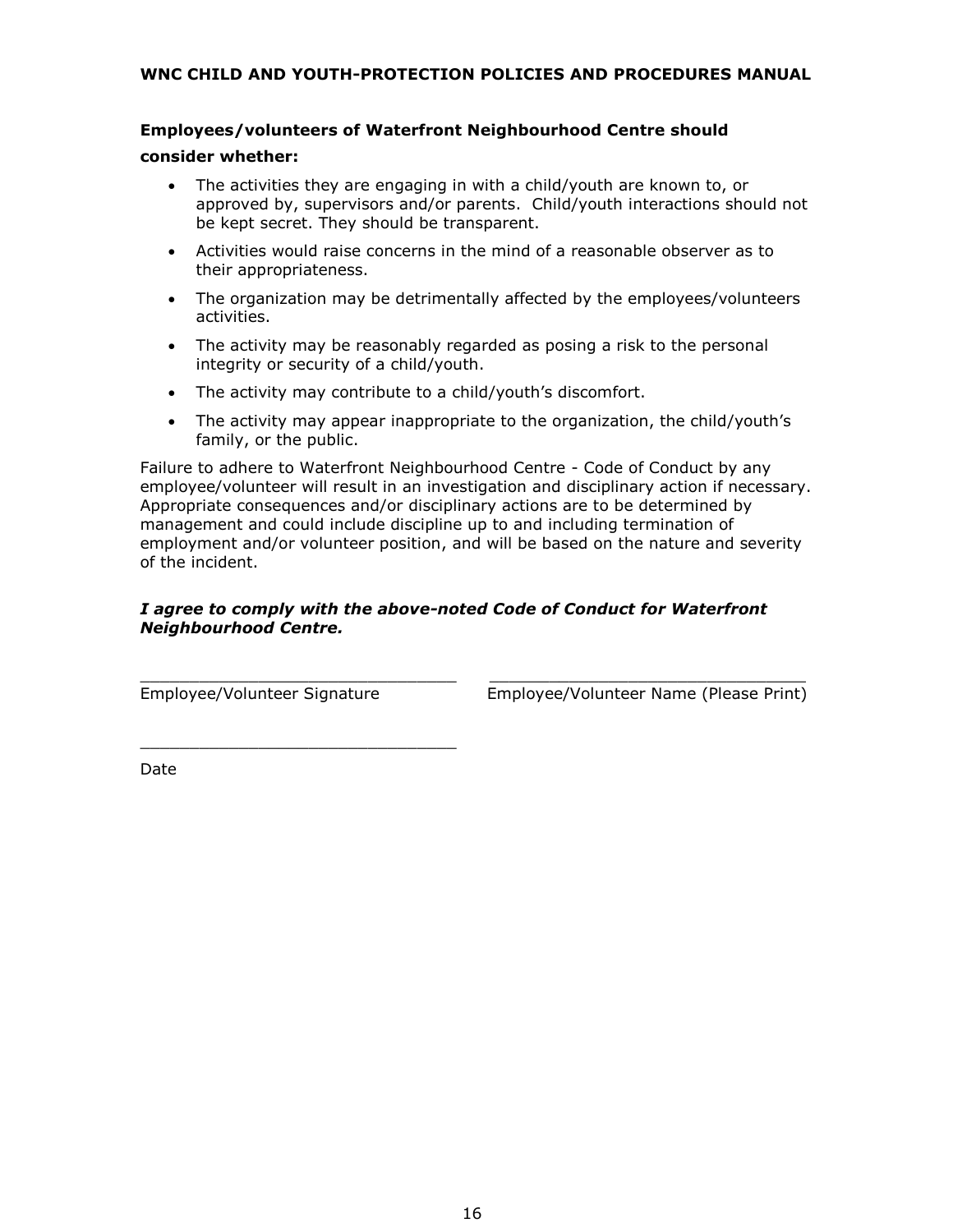# <span id="page-16-0"></span>**EDUCATION & AWARENESS**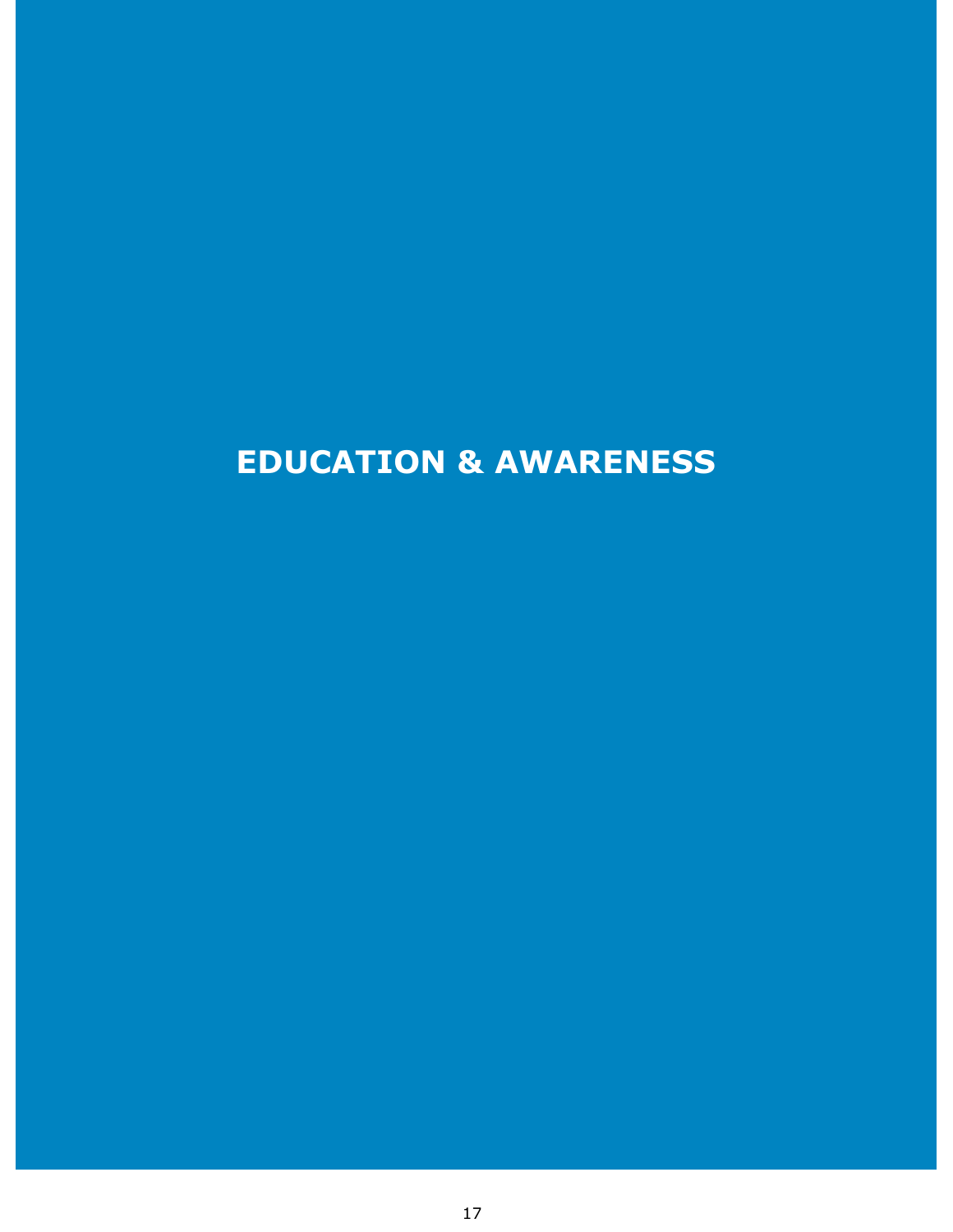## <span id="page-17-0"></span>**Groups to Receive Training on Child Sexual Abuse**

Understanding child/youth sexual abuse is the first step towards prevention, as well as towards the creation of safer environments for children/youth. It is important that all employees/volunteers learn about child/youth sexual abuse and the difference between acceptable and unacceptable behaviour.

#### <span id="page-17-1"></span>**Waterfront Neighbourhood Centre Training Policy**

#### **The following groups shall receive training on the issue of child/youth sexual abuse:**

- 1. **All new and existing employees and volunteers**, including full-time, parttime, contract, temporary or casual.
- **2. Parents or guardians**
- **3. Children/Youth in the care of the organization** (While children/youth won't receive sexual abuse training, they will receive training on safety strategies to help reduce the chance that they are victimized).

Visit [www.kidsintheknow.ca](http://www.kidsintheknow.ca/) for age-appropriate safety strategies.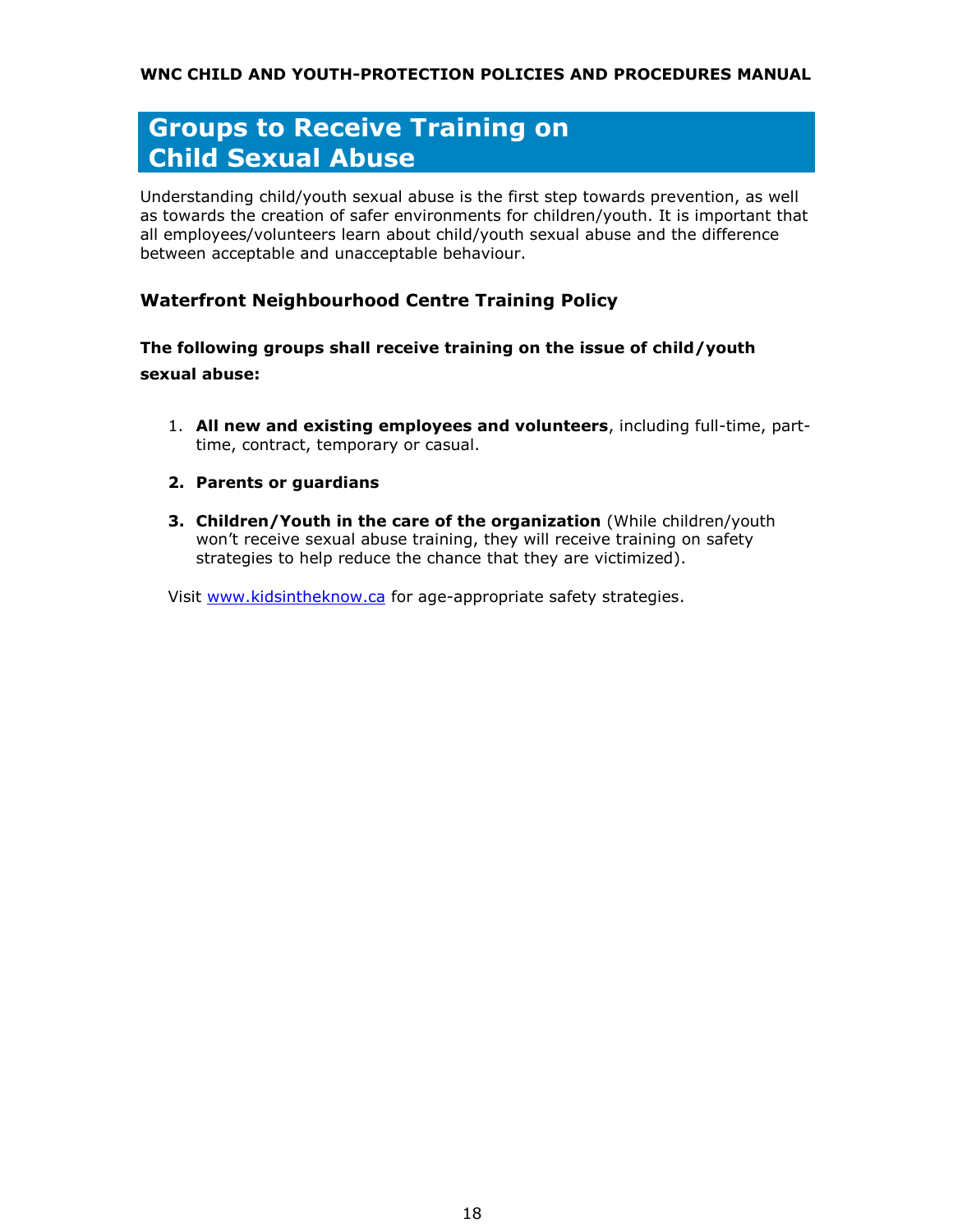## **Child Sexual Abuse Training for Employees/Volunteers**

#### **Policy**

All employees/volunteers shall receive training on child/youth sexual abuse upon starting work with Waterfront Neighbourhood Centre and annually thereafter.

#### <span id="page-18-0"></span>**Parameters**

#### **Training for employees/volunteers includes:**

- Understanding child/youth abuse
- Managing risk
- Reviewing the organization's child/youth protection policies, including:
	- $\Rightarrow$  Code of Conduct
	- $\Rightarrow$  Reporting and documentation
	- $\Rightarrow$  Handling disclosure
- Learning how to teach prevention skills to children/youth

#### <span id="page-18-1"></span>**Procedure**

#### **New employees/volunteers:**

- 1. Training occurs as soon as the employee/volunteer begins working and before he/she is entrusted with the protection and care of children/youth.
- 2. Training occurs within the employee/volunteer's probationary period.
- 3. Training is conducted by their direct supervisor as an employee and the WNC Volunteer Coordinator as a volunteer.
- 4. The employee/volunteer will receive educational materials to take home and review.

#### **Existing employees/volunteers:**

- 1. Employees/volunteers will receive training when Waterfront Neighbourhood Centre introduces new information about child/youth protection and/or new policies and procedures.
- 2. Employees/volunteers will attend training sessions annually.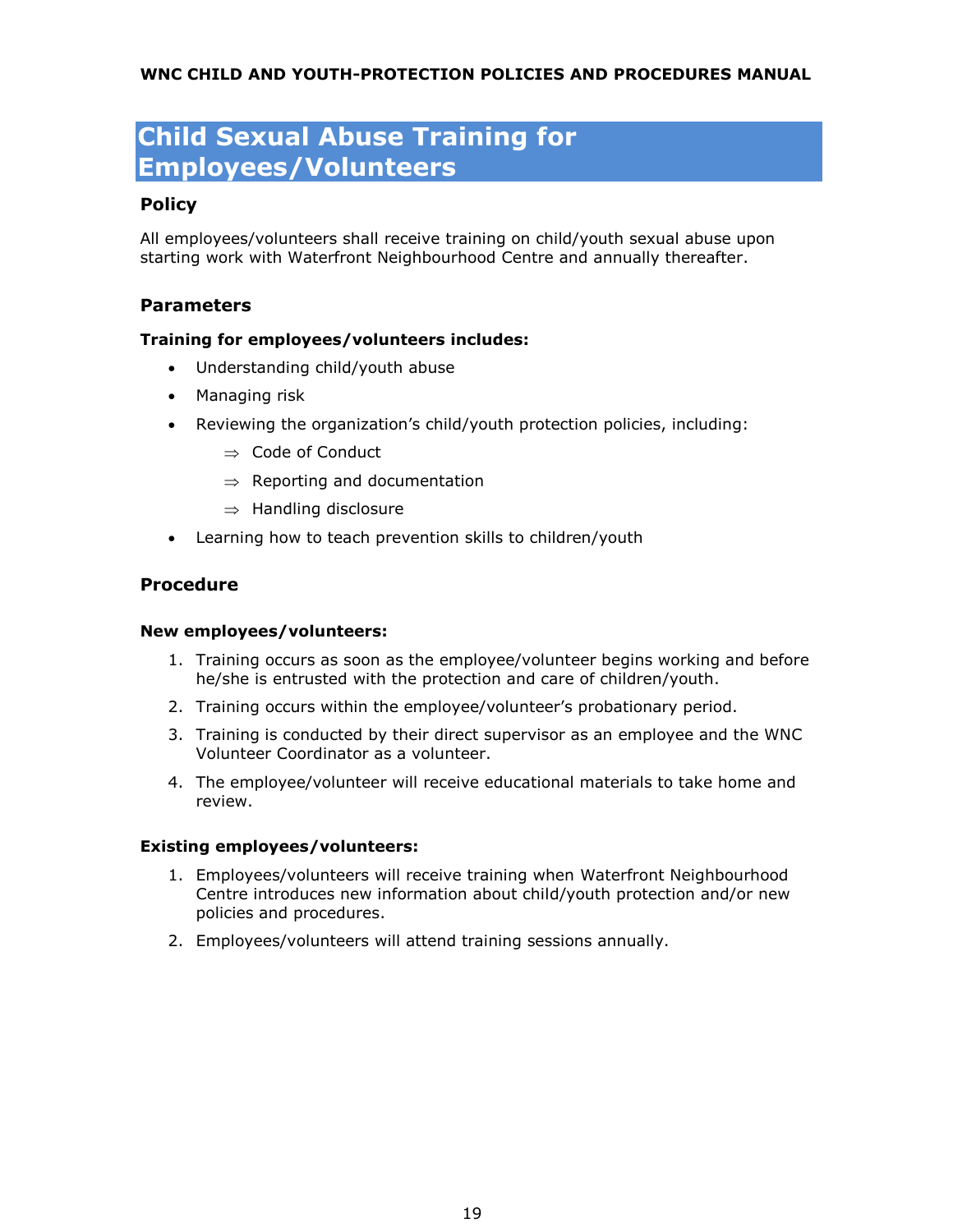# <span id="page-19-0"></span>**HIRING**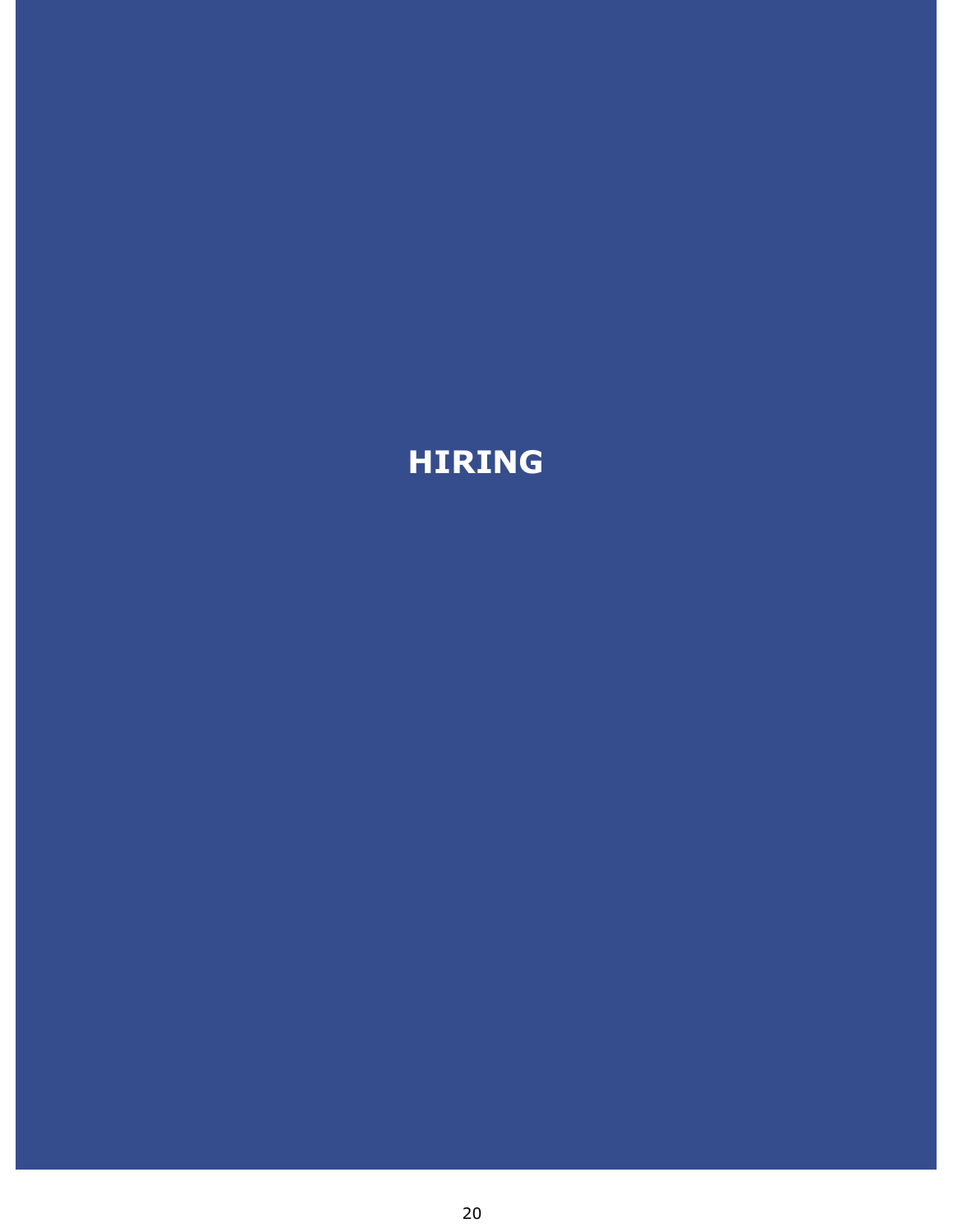### <span id="page-20-0"></span>**Hiring Process**

#### <span id="page-20-1"></span>**Policy**

The following hiring process must be undertaken for all new WNC employees/volunteers. The full process **must be completed prior** to allowing an employee/volunteer to work in a position with access to children/youth.

#### <span id="page-20-2"></span>**Procedures**

- 1. Create or update a job description:
	- a) Define the job and create detailed job criteria.
	- b) Include specific duties, key responsibilities and performance criteria.
	- c) Outline the level and type of contact the new employee/volunteer will have with children/youth.
	- d) Include the specific qualifications the new employee/volunteer must possess to work with children/youth in the organization.
- 2. Create a job posting and determine where the posting will be located:
	- a) Indicate in the posting that all applicants will be required to complete a thorough screening and interview process.
- 3. Have candidates fill out a job application form:
	- a) Gain signed consent to execute background checks. Reference checks performed for people who will be working with children, youth or vulnerable people are called "Vulnerable Sector Screening Program – Police Reference Checks".
- 4. Prepare the interview questions:
	- a) Include behavioural and situational questions.
	- b) Incorporate child/youth protection issues into job-specific interview questions.
- 5. Conduct first and second in-person interviews with at least one other employee/volunteer.
- 6. Provide the applicants with the Waterfront Neighbourhood Centre Code of Conduct and City of Toronto - Conflict of Interest Policy.
- 7. Perform screening:
	- a) Criminal record check
	- b) Vulnerable sector screening check
	- c) Reference checks
	- d) Internet/Social Media check
- 8. Make an offer of employment once interviews and screening are complete.
- 9. Once the offer is accepted, have the new employee/volunteer sign:
	- a) The WNC Code of Conduct and Citiy of Toronto Conflict of Interest Policy confirming having read and understood the guidelines
	- b) A confidentiality form
	- c) An employment/volunteering contract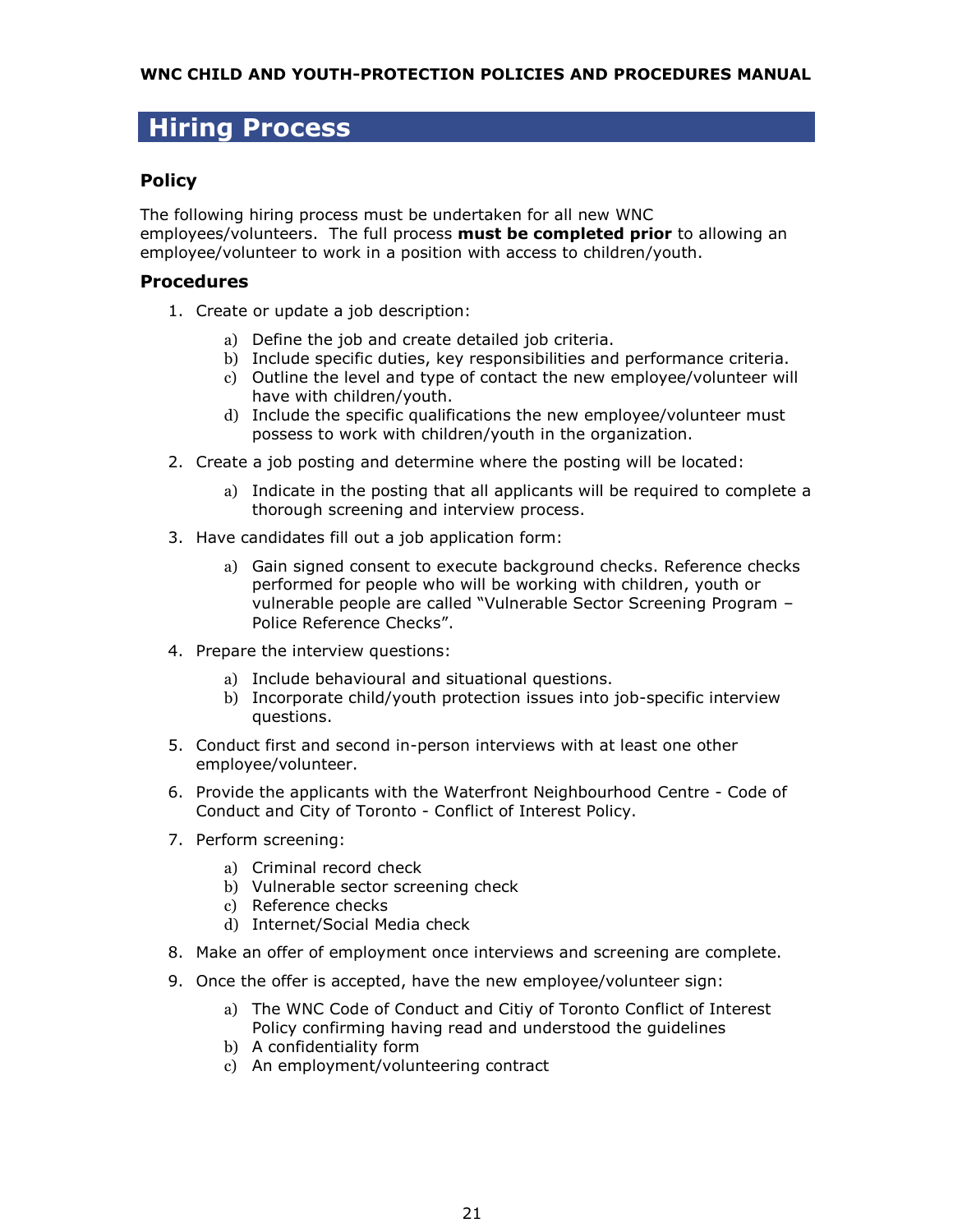# <span id="page-21-0"></span>**ORIENTATION & SUPERVISION**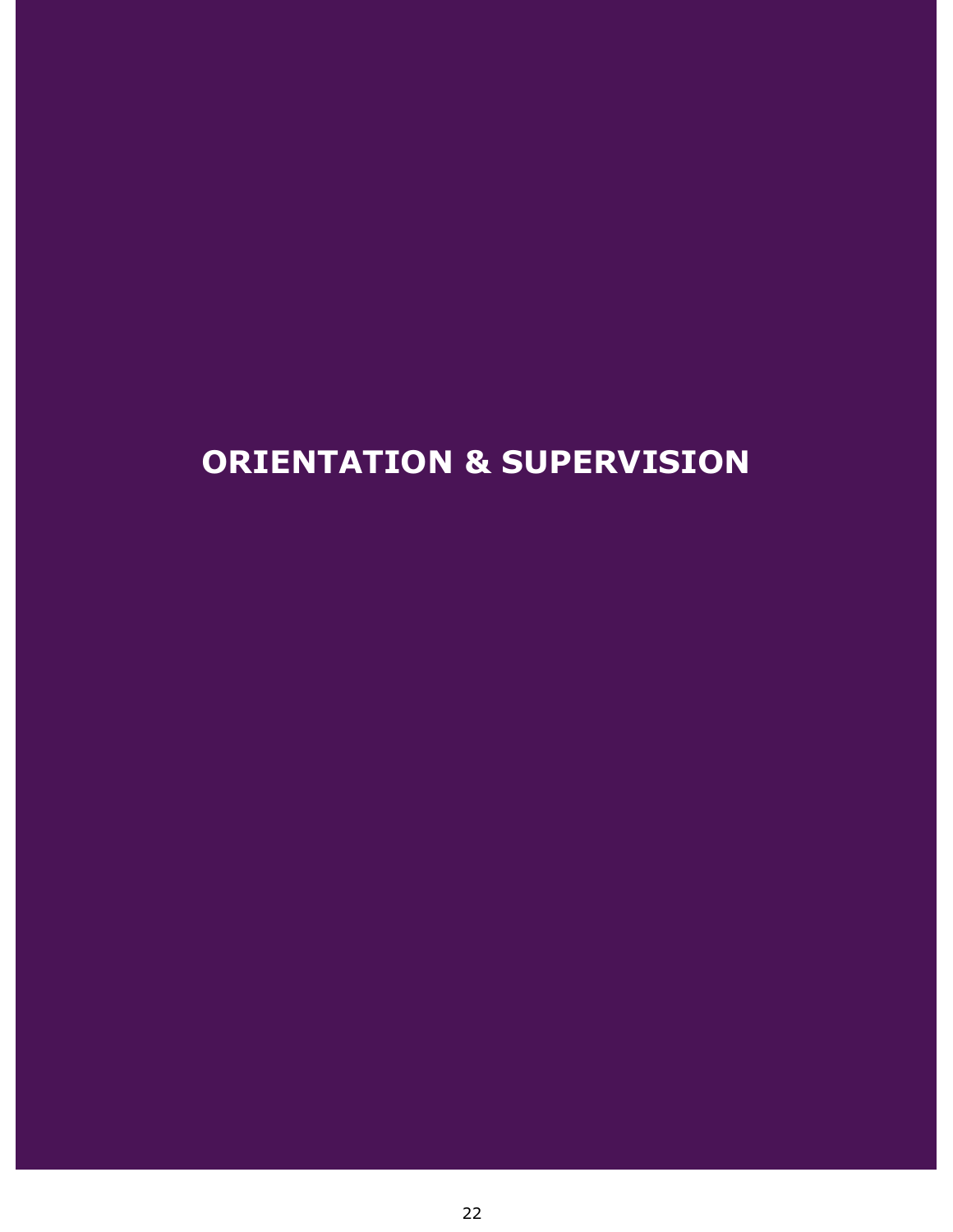### <span id="page-22-0"></span>**Orientation Process**

#### <span id="page-22-1"></span>**Policy**

All new WNC employees/volunteers shall have an orientation and will be assigned a mentor when they begin at the organization.

#### <span id="page-22-2"></span>**Procedures**

#### **Supervisors:**

- 1. The orientation will include a review of the organization's:
	- a. History, mandate, structure and values.
	- b. Expectations of employees/volunteers and supervisors (applicable to the position).
	- c. Training on what child/youth sexual abuse is and how it occurs in child-serving organizations.
	- d. WNC Code of Conduct and City of Toronto Conflict of Interest Policy.
	- e. Child protection policies and procedures:
		- i. Programs and services (outlining rules and what is expected of employees/volunteers)
		- ii. Reporting abuse/inappropriate behaviour
		- iii. Accountability and confidentiality
		- iv. Suspension and dismissal
		- v. Employee/volunteer supervision and evaluation
	- f. Declaration of Understanding, including a signature affirming understanding of the organization's child protection policies and procedures and the code of conduct and conflict of interest policies.
	- g. Child/Youth Protection Manual:
		- i. All new employees/volunteers will receive their own copy of applicable sections from the Child/Youth Protection Manual.

## <span id="page-22-3"></span>**Probationary Period**

#### <span id="page-22-4"></span>**Policy**

All WNC staff and volunteers will undergo a six-month probation period when they begin, which will include weekly meetings with their supervisors. For employees in CUPE Local 2998 probationary period is outlined in the Collective Agreement. All unionized employees will be introduced to their union steward as per the Collective Agreement provisions.

#### **Procedures**

#### **Supervisors:**

- 1. Carefully consider whether a new employee/volunteer is able to meet the expectations of the organization:
	- a. Pay close attention to the employee/volunteer's performance.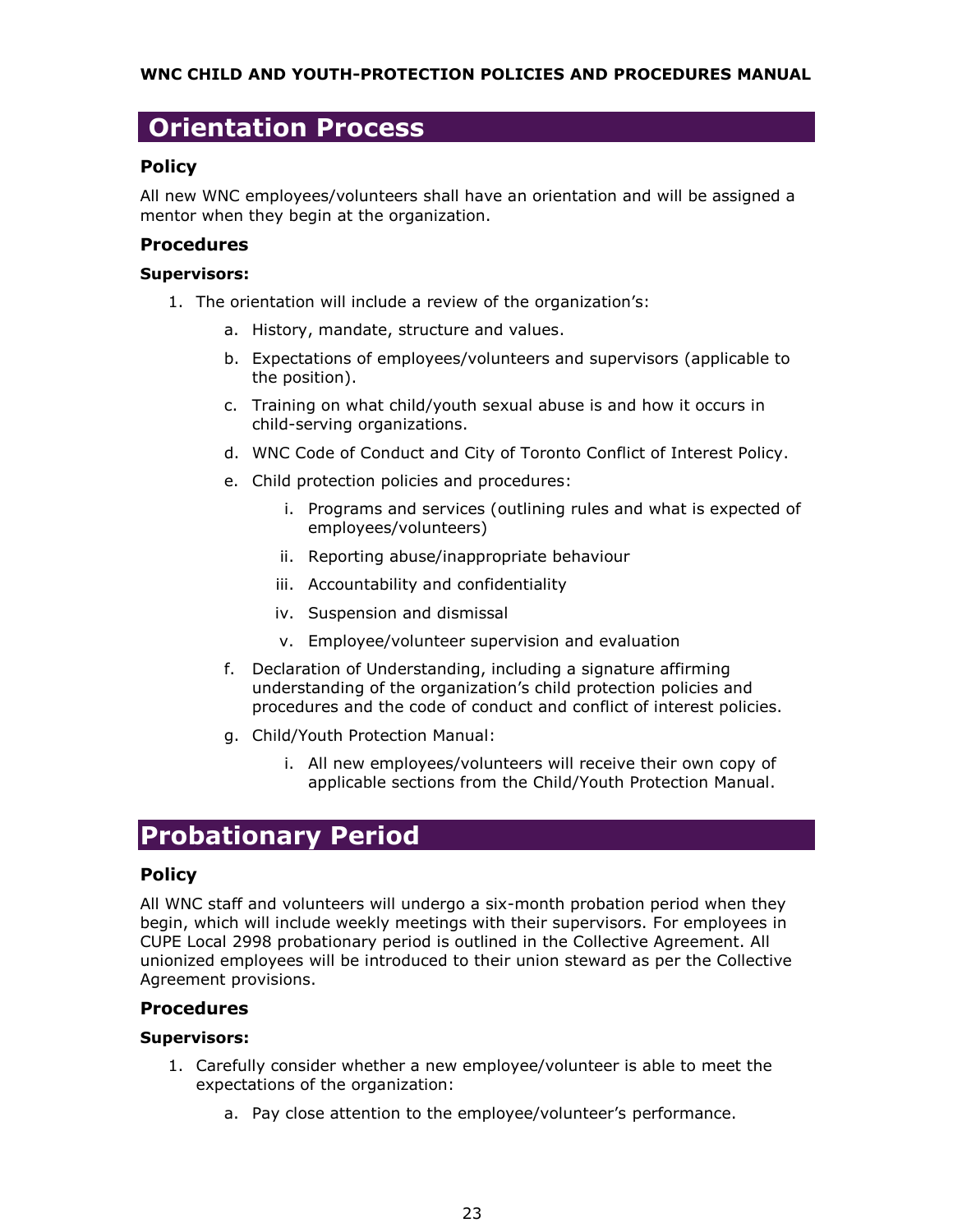- b. Observe the employee/volunteer's interactions with children/youth and families.
- c. Reinforce the WNC Code of Conduct and City of Toronto Conflict of Interest policy.

### <span id="page-23-0"></span>**Employee/Volunteer Supervision**

#### <span id="page-23-1"></span>**Policy**

Employee/volunteer supervision and monitoring is essential for keeping children/youth safe. Every employee/volunteer at Waterfront Neighbourhood Centre shall be supervised to promote accountability and provide occasions to teach and model appropriate behaviour. Supervision shall begin the first day a new employee/volunteer starts and shall continue through his/her employment.

#### <span id="page-23-2"></span>**Procedures**

#### **Supervisors:**

- 1. Provide informal supervision including frequent and unscheduled drop-ins, observations and direct communication with the employee/volunteer.
- 2. Provide regular, formal supervision (scheduled meetings) to create workplans, discuss concerns, and provide feedback.
- 3. Complete a performance appraisal after a new,transferred, or promoted employee/volunteer's probationary period.
- 4. Complete a performance appraisal at 3, 6 month, annually and upon completion of probation (probation periods vary for part-time unionized employees) to discuss inappropriate or inadequate performance

### <span id="page-23-3"></span>**Updates to Screening Process**

#### <span id="page-23-4"></span>**Policy**

Waterfront Neighbourhood Centre requires Vulnerable Sector Screening Program – Police Reference Checks for employees/volunteers who will be working with children, youth and/or vulnerable people prior to beginning their employment/volunteer placement.

#### **Screening Fees**

*Volunteers -* To make volunteering more accessible, WNC will pay the screening fee for volunteers.

*New Employees –* As per WNC's hiring policy, all new staff as of December 1, 2012 will be personally responsible for fees associated with providing a current screening report.

<span id="page-23-5"></span>There are significant costs associated with the screening program. Donations to support the costs associated with the screening program are greatly appreciated.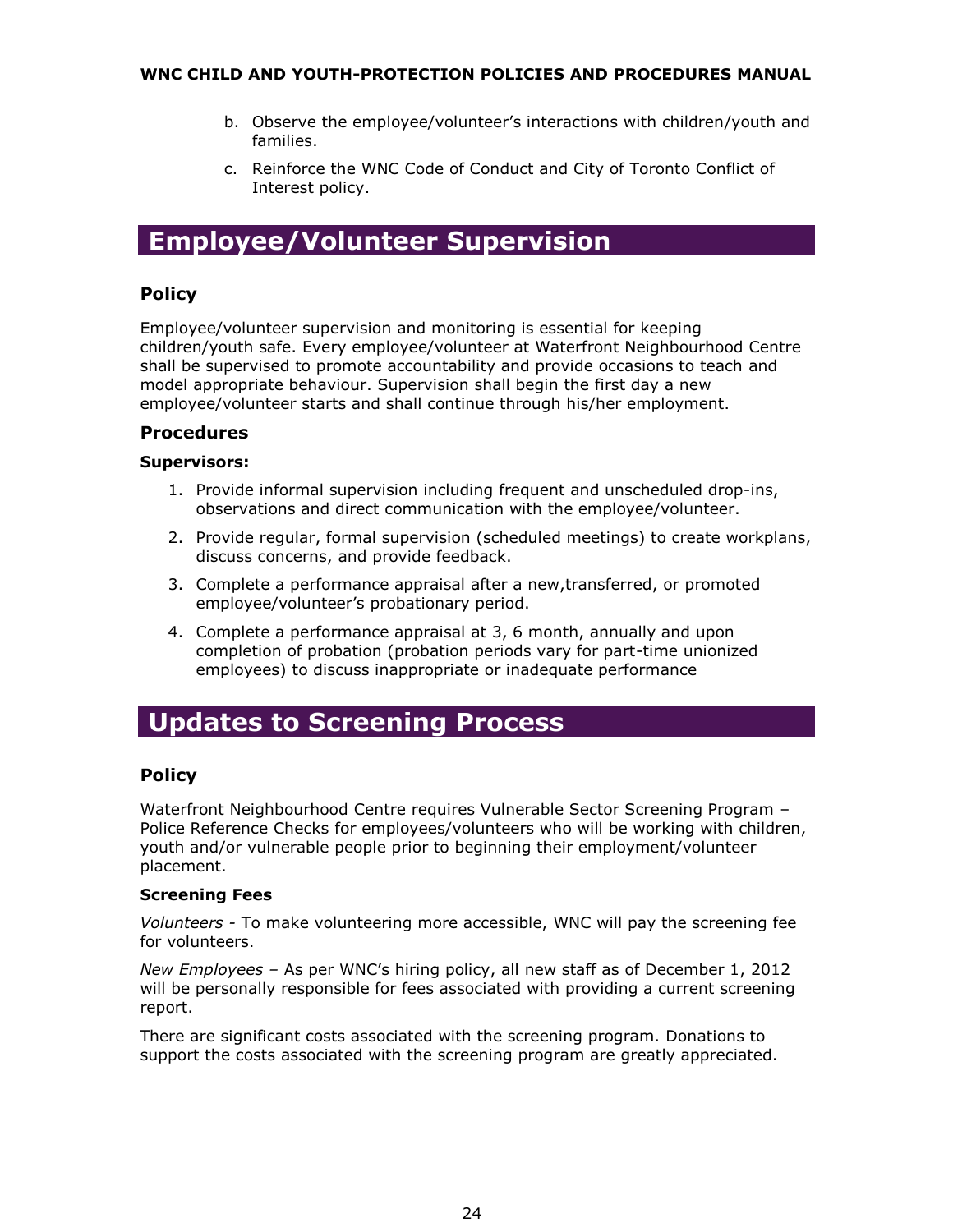#### **Procedure**

#### **Supervisors:**

- 1. Ask employees/volunteers to prepare documents for their checks on a timely basis.
- 2. Review checks and ensure they are satisfactory.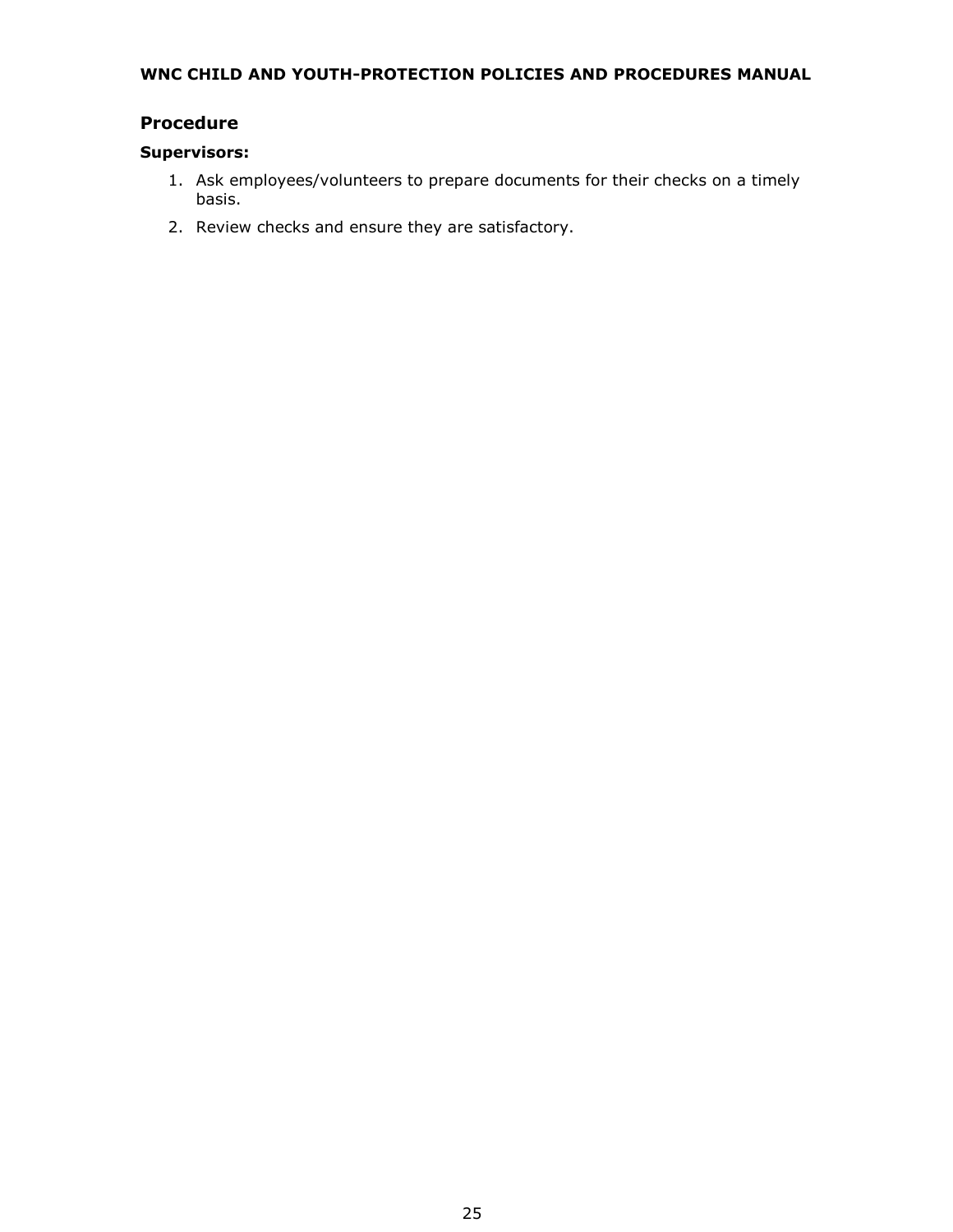# <span id="page-25-0"></span>**REPORTING & DOCUMENTING COMPLAINTS OF POSSIBLE ABUSE AND/OR ILLEGAL BEHAVIOUR**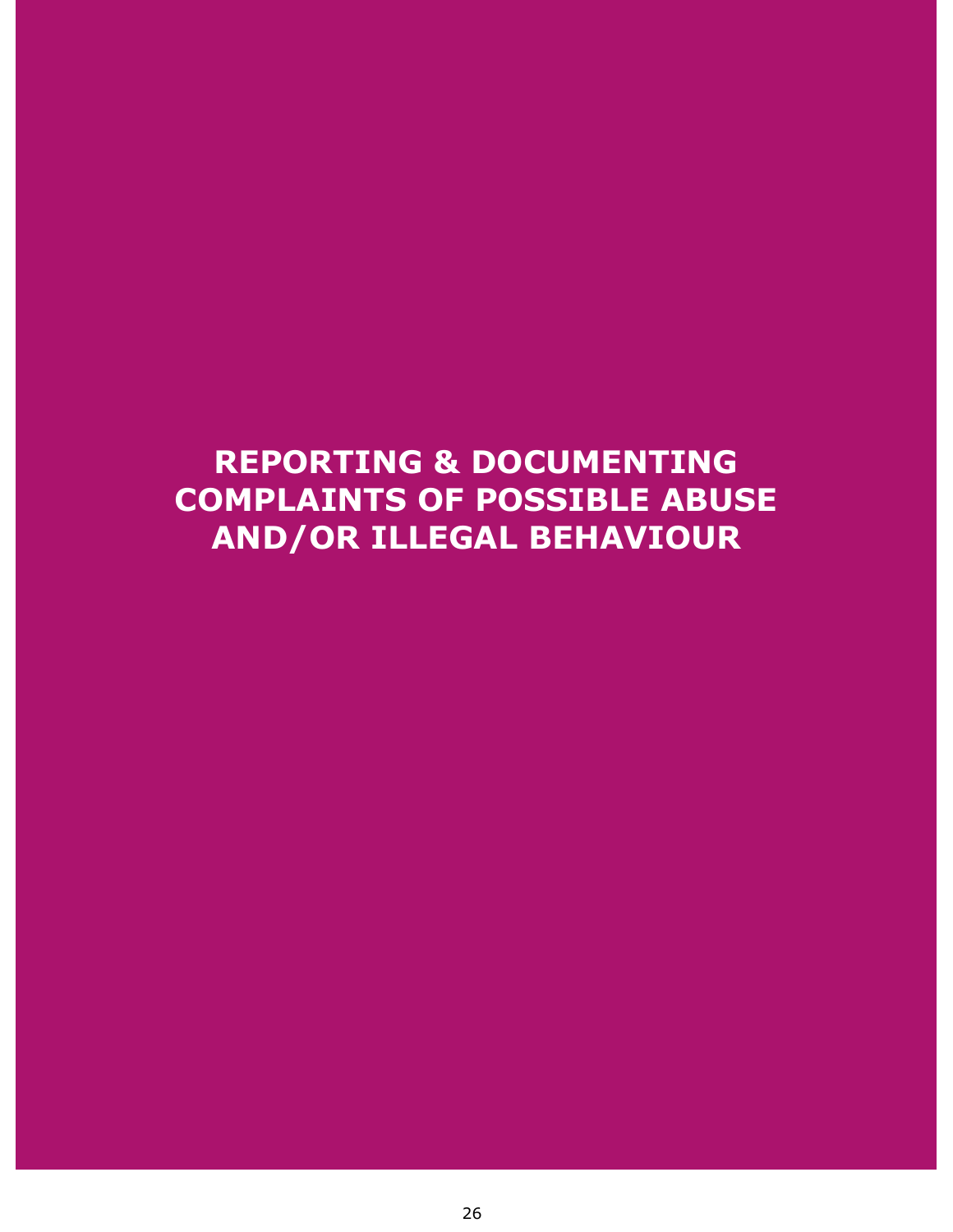### <span id="page-26-0"></span>**Reporting and Documenting Complaints of Possible Abuse and/or Illegal Behaviour**

#### <span id="page-26-1"></span>**Policy**

At Waterfront Neighbourhood Centre (WNC), all children/youth have the right to a safe and respectful environment that is free from sexual abuse and/or inappropriate conduct. Any acts committed by an employee/volunteer that violate the code of conduct will not be tolerated.

Any employee/volunteer engaging in such acts will be subject to a range of disciplinary procedures up to and including dismissal (see Suspension & Dismissal: Potentially Illegal Behaviour - Policy on page 32). Similarly, WNC employees/ volunteers who are aware of breaches of the WNC Code of Conduct and City of Toronto Conflict of Interest Policy, but fail to take appropriate action, may also be subject to discipline up to and including dismissal.

#### **Waterfront Neighbourhood Centre is committed to:**

- Ensuring we create an environment that encourages reporting.
- Ensuring that prompt action is taken in regard to allegations of abuse; reporting to Children's Aid Society (CAS) and/or law enforcement agency; and/or parents/guardians.
- Treating all complaints as confidential.

#### **Parameters**

This policy applies to all WNC employees/volunteers including full-time, part-time, contract, temporary or casual.

Employees/volunteers are required to immediately report all disclosures, allegations or indicators of sexual abuse regardless of source or content.

#### <span id="page-26-2"></span>**Procedures**

#### **Employee/volunteer:**

- 1. Treat the disclosure seriously and reassure the child/youth.
	- a. Document the disclosure on Incident Report Form A.
- 2. Report the disclosure immediately to your supervisor.
	- a. Document discussion on Incident Report Form A.
- 3. Keep the information confidential.
- 4. Do not investigate the allegation or determine accuracy.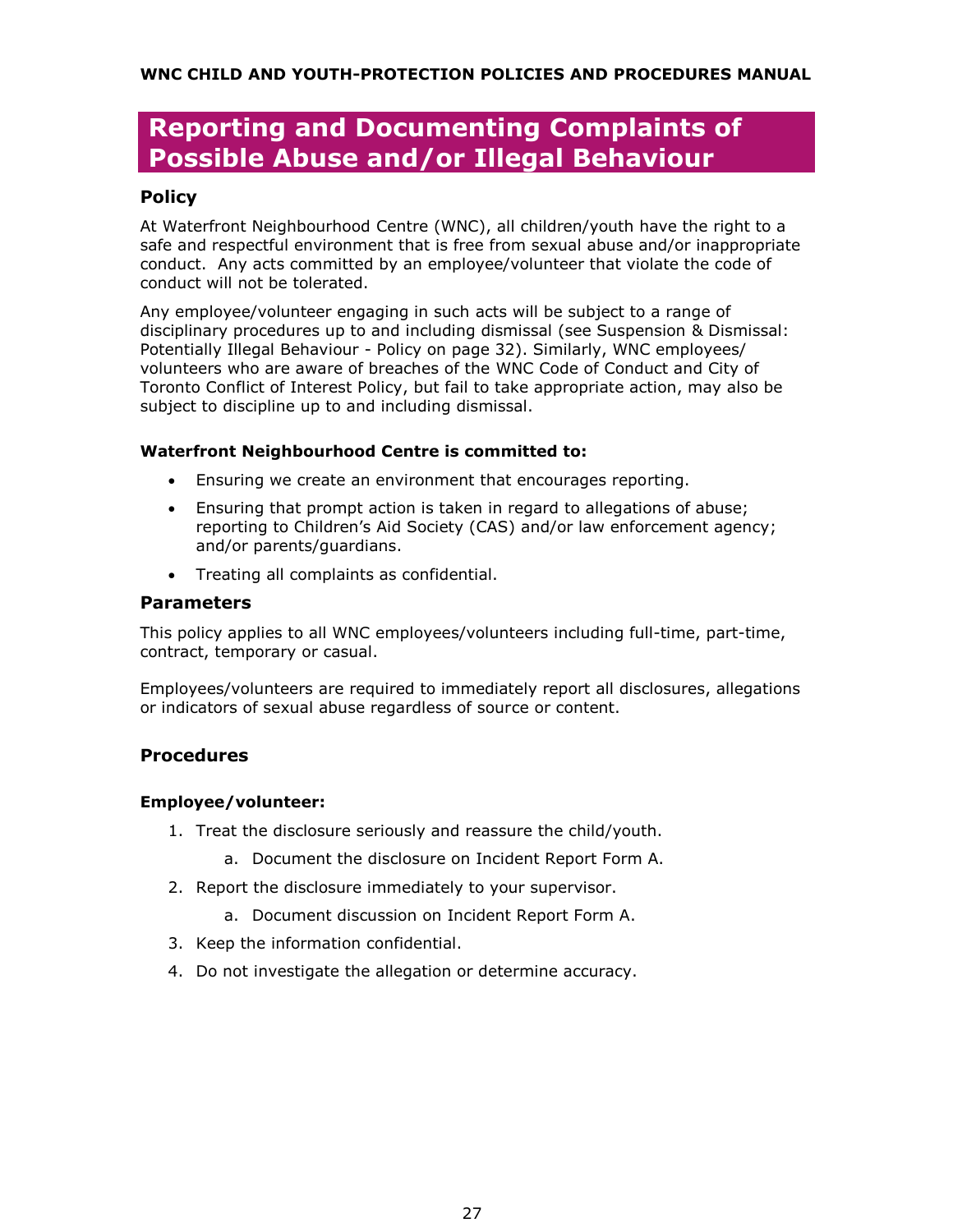#### **Supervisor:**

- 1. Consult with the Executive Director.
	- a. Document discussion on Incident Report Form A.
- 2. Notify the appropriate Children's Aid Society (CAS) and/or law enforcement agency about the incident and consult with child welfare and/or law enforcement agency about notifying the parents.

NOTE: Duty to Report Legislation.

a. Document notification on Incident Report Form A.

#### **Executive Director:**

- 1. Seek legal counsel, including HR/LR counsel.
- 2. Follow steps from the Suspension/Dismissal: Potential Illegal Behaviour policy on page 32.
- 3. Document the outcome of the investigation in Incident Report Form A.

#### <span id="page-27-0"></span>**Other Matters of Note**

#### **Interference with the Conduct of an Investigation**

A threat or promise made to discourage the filing of a complaint, or any interference with the conduct of an investigation, including an attempt to have a complaint withdrawn, is strictly prohibited and will result in disciplinary action.

#### **Confidentiality**

All complaints will be handled in confidence. We will not disclose the identity of any parties involved, or the circumstances of the complaint, except where necessary for the purpose of investigative or corrective action, where required by law, or for the protection of individuals. Similarly, employees/volunteers interviewed as part of an investigation under this policy shall treat all information in a confidential manner. An employee/volunteer who breaches confidentiality may be subject to discipline.

A copy of the documented incident shall be placed in the accused employee / volunteer's human resource file. Any identifying information about the child/youth victim or reporting person shall be removed from this copy. A generic letter shall also be placed in the file that indicates the alleged offence, how it was handled, and any follow-up that was completed.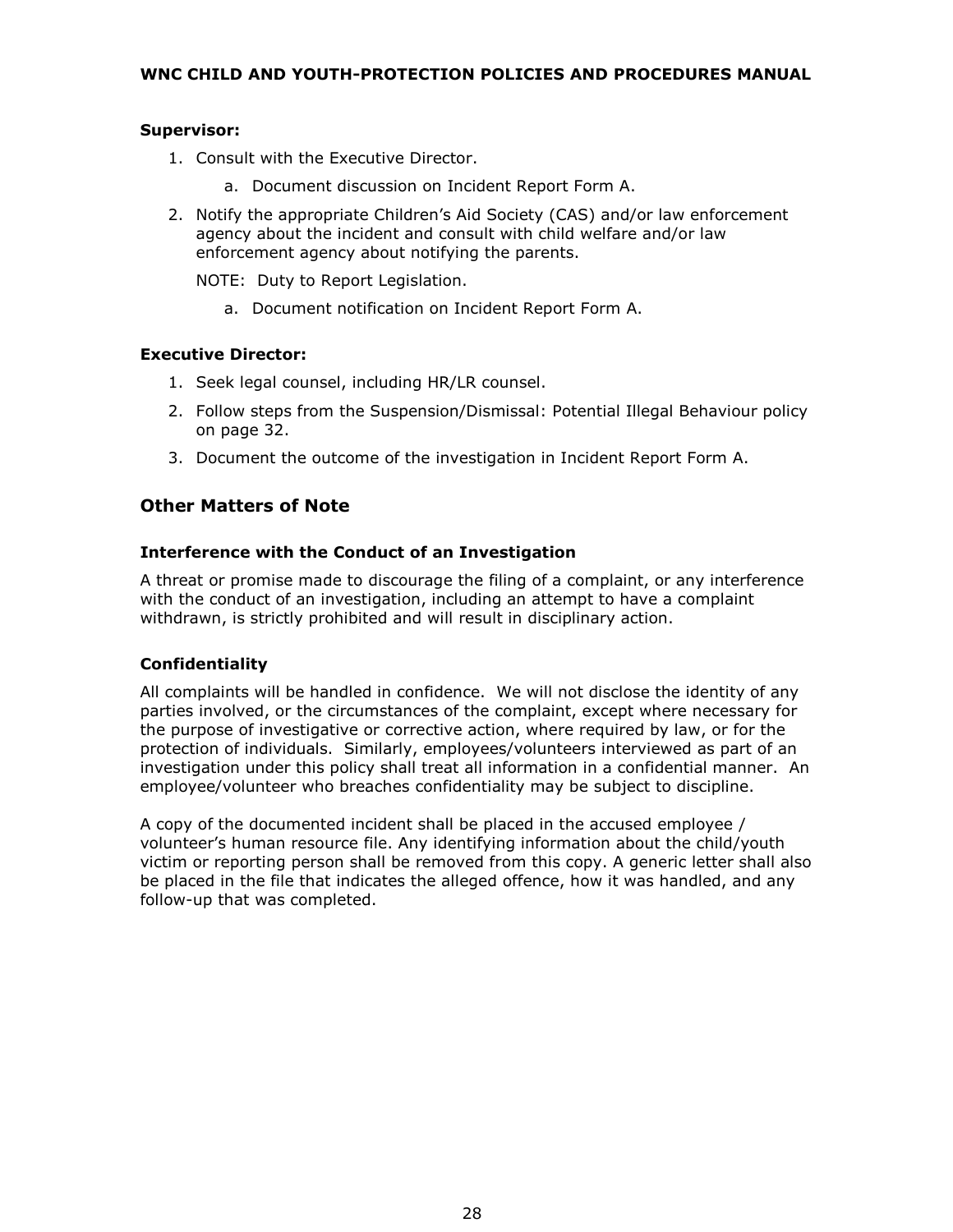### <span id="page-28-0"></span>**Communications with Employees/Volunteers**

#### <span id="page-28-1"></span>**Policy**

All information regarding complaints and disciplinary action is confidential. Circulation of any information, whether correct or incorrect, can have serious consequences for all parties involved, and can result in legal action. The organization shall carefully manage all communication during investigations to reduce unnecessary exposure, trauma and misrepresentations. Employees will be informed only on a need-to-know basis.

#### <span id="page-28-2"></span>**Procedures**

#### **Executive Director:**

- 1. For those employees/volunteers who have knowledge of the complaint or allegation, the Executive Director may share the following:
	- a. Reassure employees/volunteers that standard organizational procedures are being followed with the employee/volunteer in question. Reiterate the expectation of confidentiality. Any information that is part of a child/youth welfare and/or law enforcement agency investigation is confidential and should not be discussed among employees. Leaking out information/details can compromise both child/youth welfare and criminal investigations.
	- b. Remind employees to be mindful not to risk defamation of character by talking about the employee/volunteer or making public assumptions or judgements.
	- c. Reassure employees/volunteers that a fair process is ensuing.

*Note: There may be times when an employee/volunteer is falsely accused of sexually abusing a child/youth. While these cases are rare, they do exist. In situations where abuse has been fabricated, the falsely accused employee/volunteer may be traumatically impacted. This can cause significant damage to his/her professional and personal reputation, as well as great psychological suffering. It is*  important to re-establish employee/volunteer morale and trust. Make sure that all *individuals involved in the investigation are informed about the employee/volunteer's innocence.*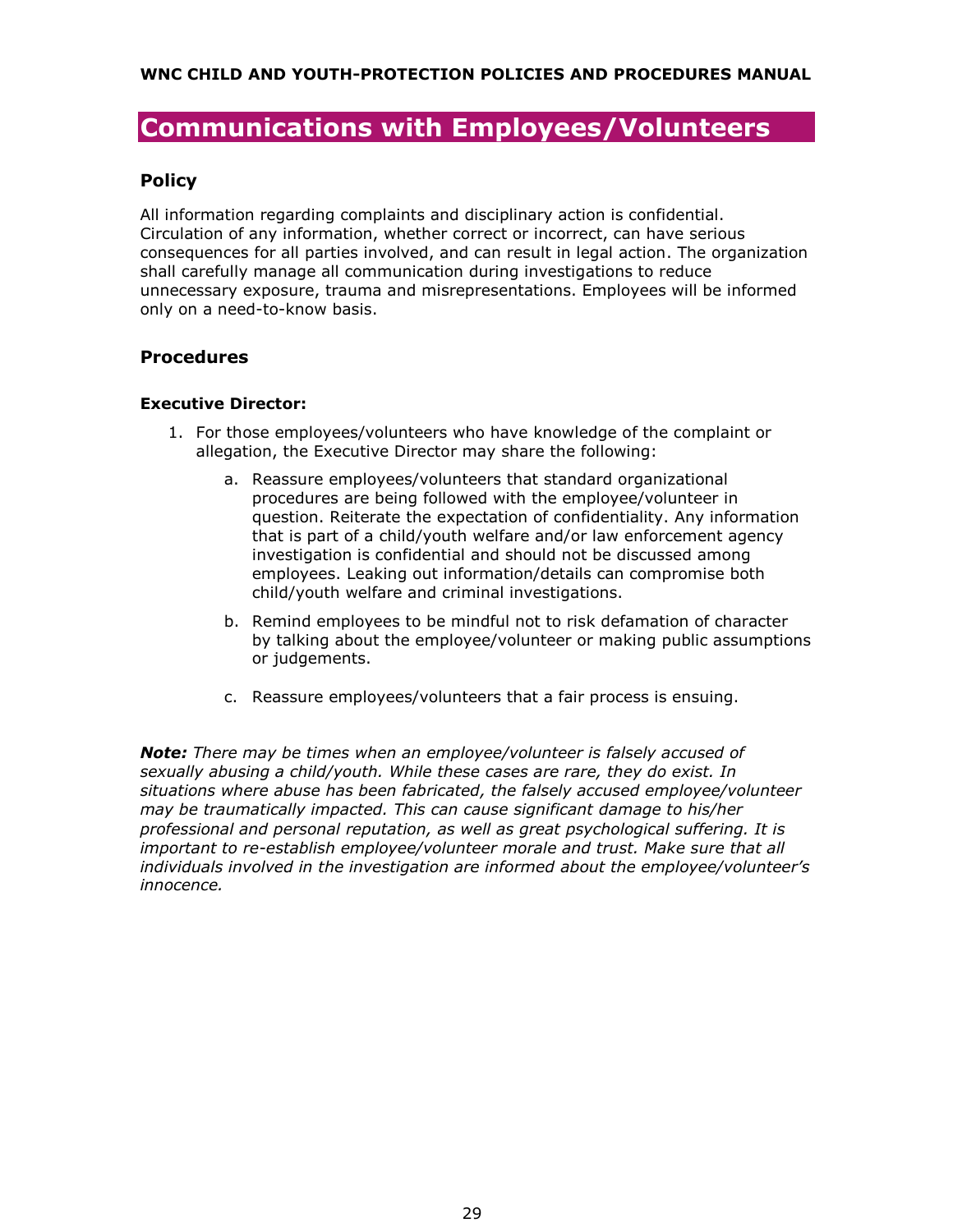## <span id="page-29-0"></span>**Communications with Parents about Suspected Abuse by an Employee/Volunteer**

#### <span id="page-29-1"></span>**Policy**

Where a report has been made to a child/youth welfare and/or law enforcement agency, we shall consult with the agency about how the organization can support the child/youth and communicate with the family.

#### <span id="page-29-2"></span>**Procedures**

#### **Executive Director:**

- 1. Consult with the child/youth welfare and/or law enforcement agency and carefully consider the information communicated to parents/guardians: where, when, how and by whom.
- 2. Meet with the parents/guardians with another member of the organization present (such as a supervisor, manager, etc.).
- 3. Relay information to parents/guardians about the steps that will be carried out during the investigation, and assure them that the organization will not permit the suspected individual to be in contact with their child/youth in the organization's care while the investigation is ongoing.
- 4. Keep parents/guardians informed of the outcome of any investigation and the progress of any court proceedings.
- 5. Keep parents/guardians informed about the resources available to assist them.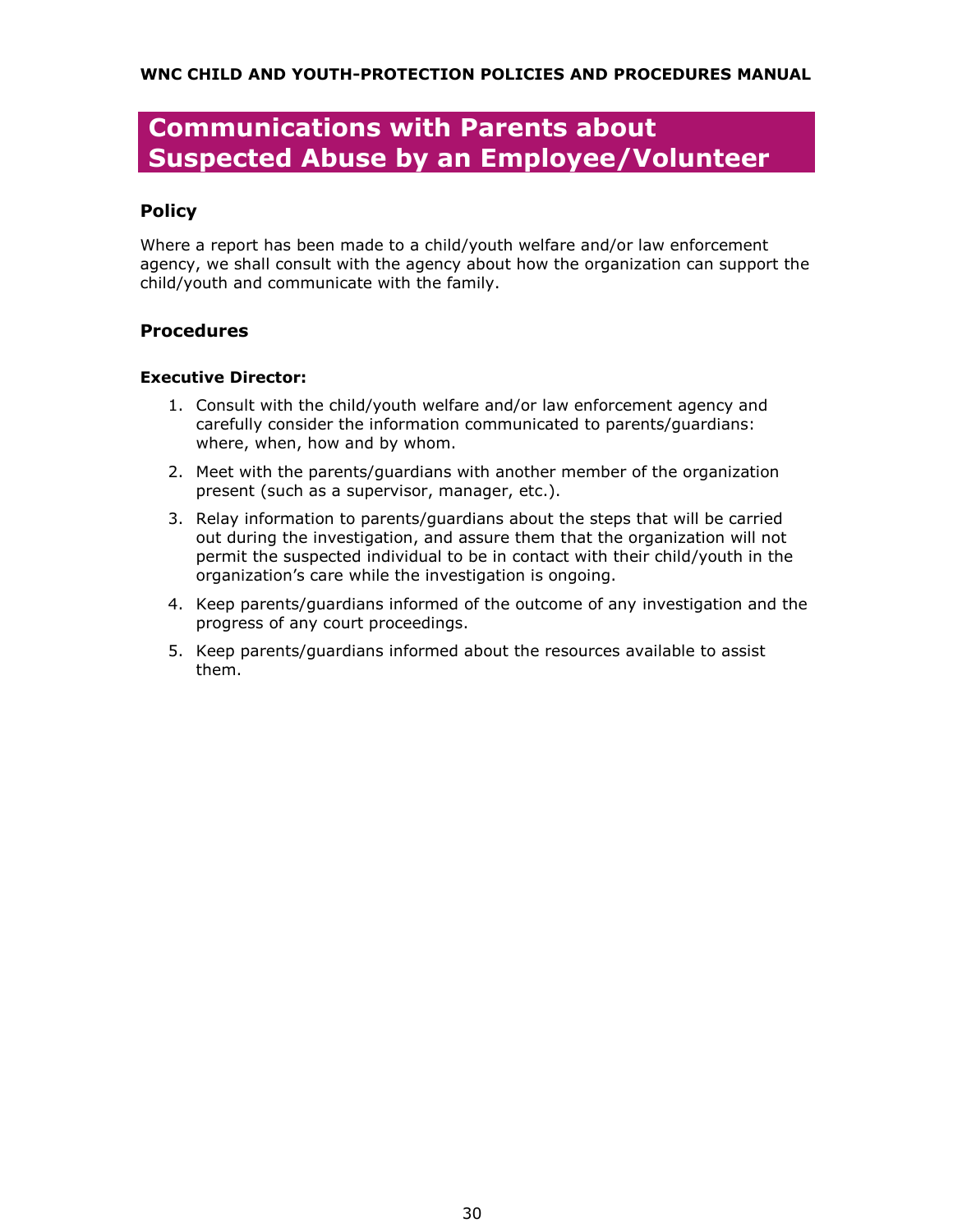# <span id="page-30-0"></span>**SUSPENSION & DISMISSAL**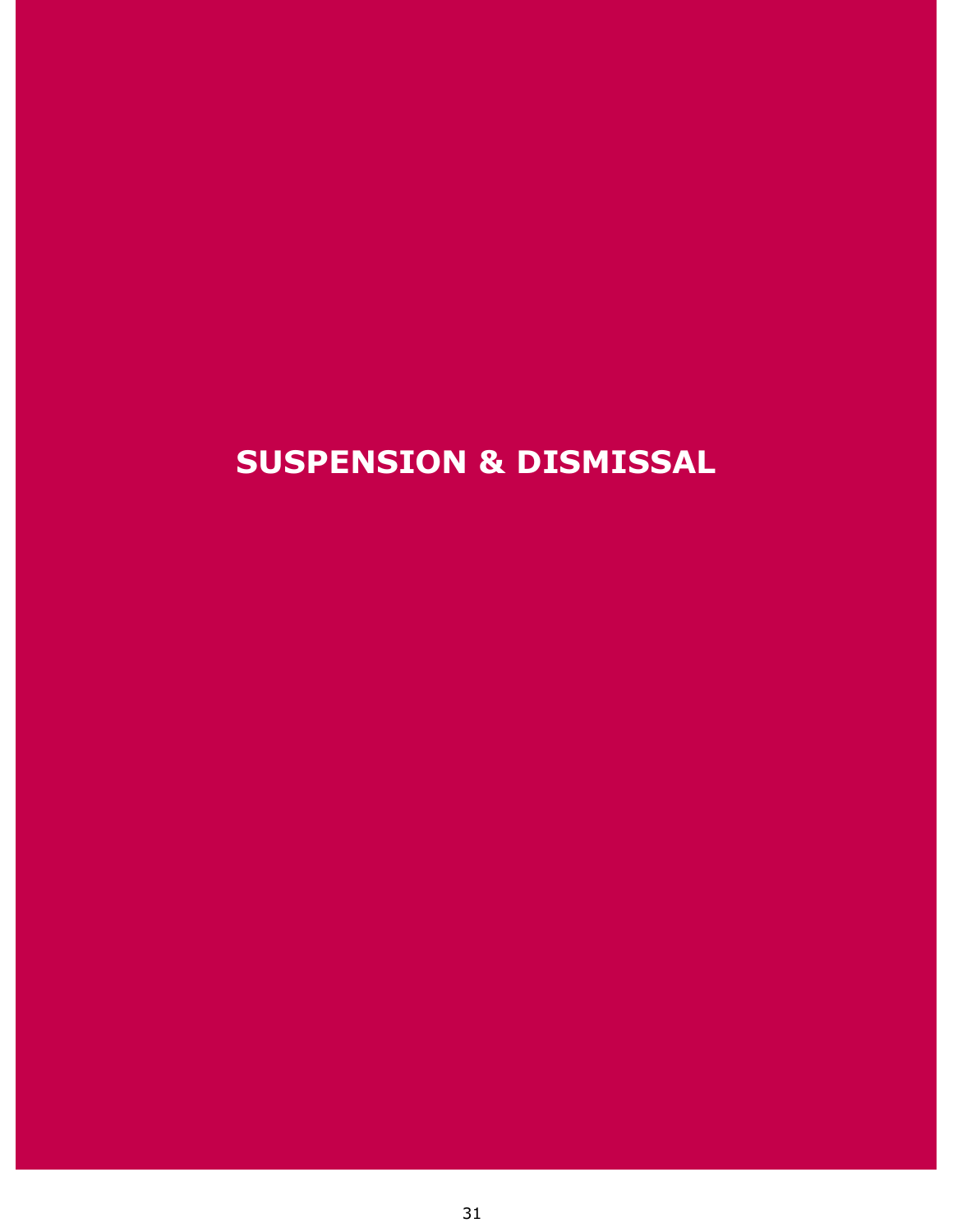## <span id="page-31-0"></span>**Suspension/Dismissal: Potentially Illegal Behaviour**

#### <span id="page-31-1"></span>**Policy for Potentially Illegal Behaviour**

Employees/volunteers accused of child/youth sexual abuse shall be suspended or dismissed until cleared of all allegations. Waterfront Neighbourhood Centre seeks legal counsel on all matters pertaining to allegations of sexual abuse.

#### <span id="page-31-2"></span>**Procedures for Potentially Illegal Behaviour**

#### **Executive Director:**

- 1. Follow procedures under Reporting and Documenting Complaints of Possible Abuse: Illegal Behaviour on page 27.
- 2. Suspend the employee with or without pay or transfer to a position where there is no contact with children/youths until the case is resolved. Suspend a volunteer from his/her position immediately until the investigation is completed.
- 3. Outcomes:
	- a. The employee/volunteer is cleared of all allegations:
		- i. The employee/volunteer is fully reinstated to his/her position.
		- ii. All those notified internally of the investigation are told that the employee/volunteer has been cleared of all allegations.
	- b. Abuse is confirmed:
		- i. The employee/volunteer is terminated with cause from his/her position without notice. The organization will seek human resources or legal advice to ensure termination is handled appropriately.
	- c. Unconfirmed investigation:
		- i. The organization will seek legal counsel to determine whether the employee should be immediately terminated with appropriate severance and limited, if any, references. The volunteer will be terminated.
- 4. Document the outcome of the investigation on Incident Report Form A.

*\*Note: During the suspension or dismissal process, the organization will seek legal counsel.*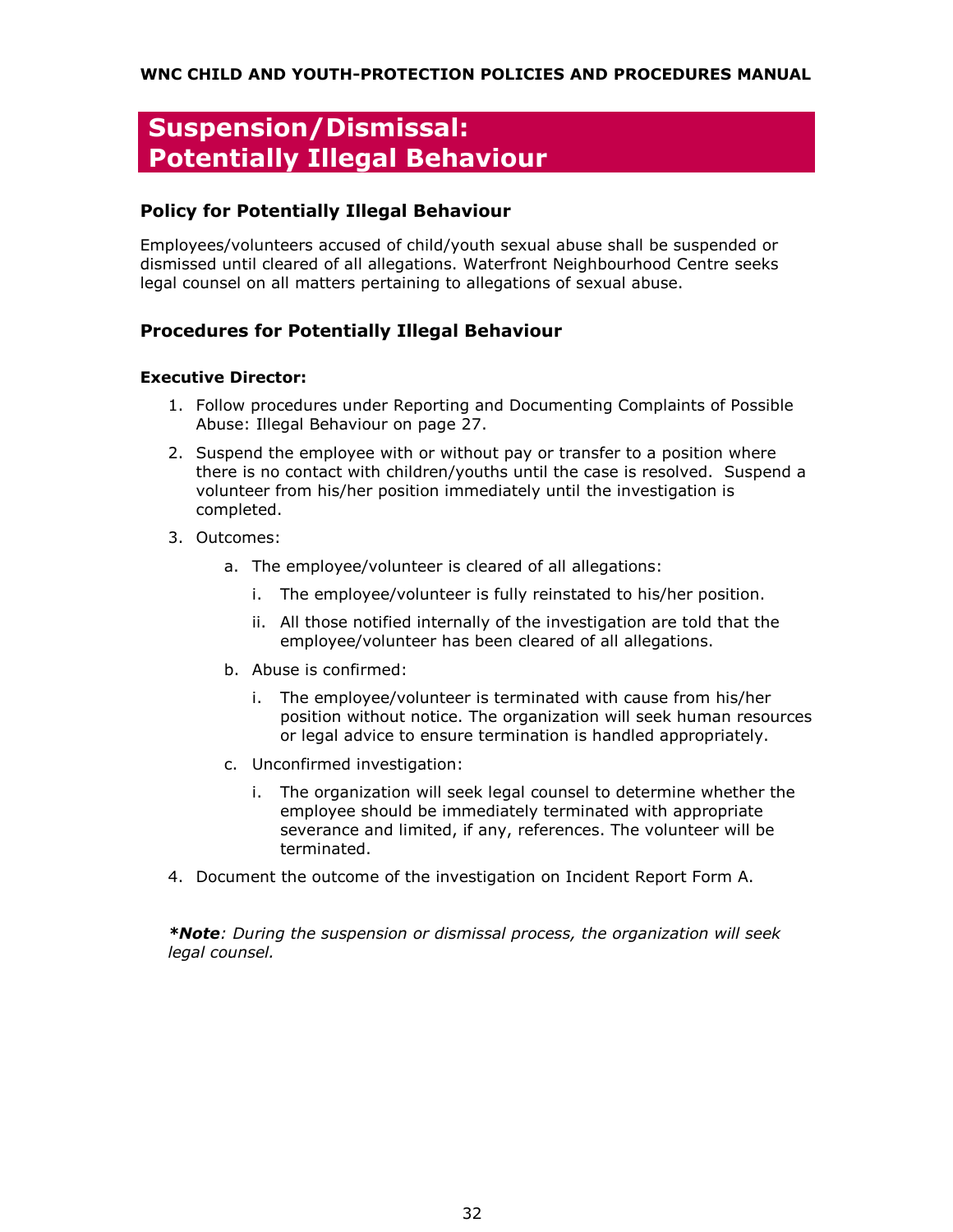## <span id="page-32-0"></span>**Discipline/Suspension/Dismissal: Inappropriate Behaviour**

#### <span id="page-32-1"></span>**Policy for Inappropriate Behaviour**

Waterfront Neighbourhood Centre investigates all allegations of misconduct by an employee/volunteer towards a child/youth that may involve child/youth sexual abuse. An investigation determines what course of action needs to be taken.

Employees/volunteers accused of inappropriate behaviour may be disciplined, suspended or dismissed depending upon the nature of the incident and the results of the investigation.

#### <span id="page-32-2"></span>**Procedures for Inappropriate Behaviour**

#### **Executive Director:**

- 1. Follow procedures under Reporting and Documenting Complaints of Possible Abuse: Inappropriate Behaviour on page 33.
- 2. Suspend the employee with or without pay or transfer to a position where there is no contact with children/youths until the case is resolved. Suspend a volunteer from his/her position immediately until the investigation is completed.
- 3. Outcomes:
	- a. The employee/volunteer is cleared of all allegations:
		- i. The employee/volunteer is informed.
		- ii. Any individuals told about the incident are informed that the employee/volunteer has been cleared.
		- iii. Document that the allegations were not substantiated and place in a file specific to documented complaints (not in employee's personnel file) to protect the employee and organization.
		- iv. Follow up with the employee/volunteer who made the false or unsubstantiated allegation. While false allegations from a child/youth about sexual misconduct are uncommon, if they do occur, they can be a sign of a child/youth in distress and should be followed up on.
	- b. Inappropriate conduct confirmed or the conduct is unconfirmed:
		- i. The organization will seek HR, Labour Relations or Legal advice.
		- ii. Expectations are clarified as outlined in the HCC Code of Conduct/ City of Toronto Conflict of Interest Policy and a written warning is given (this depends on the incident, and if the incident is deemed serious, no warning will be given).
		- iii. Place documentation in employee/volunteer file as outlined in organization's documentation procedures.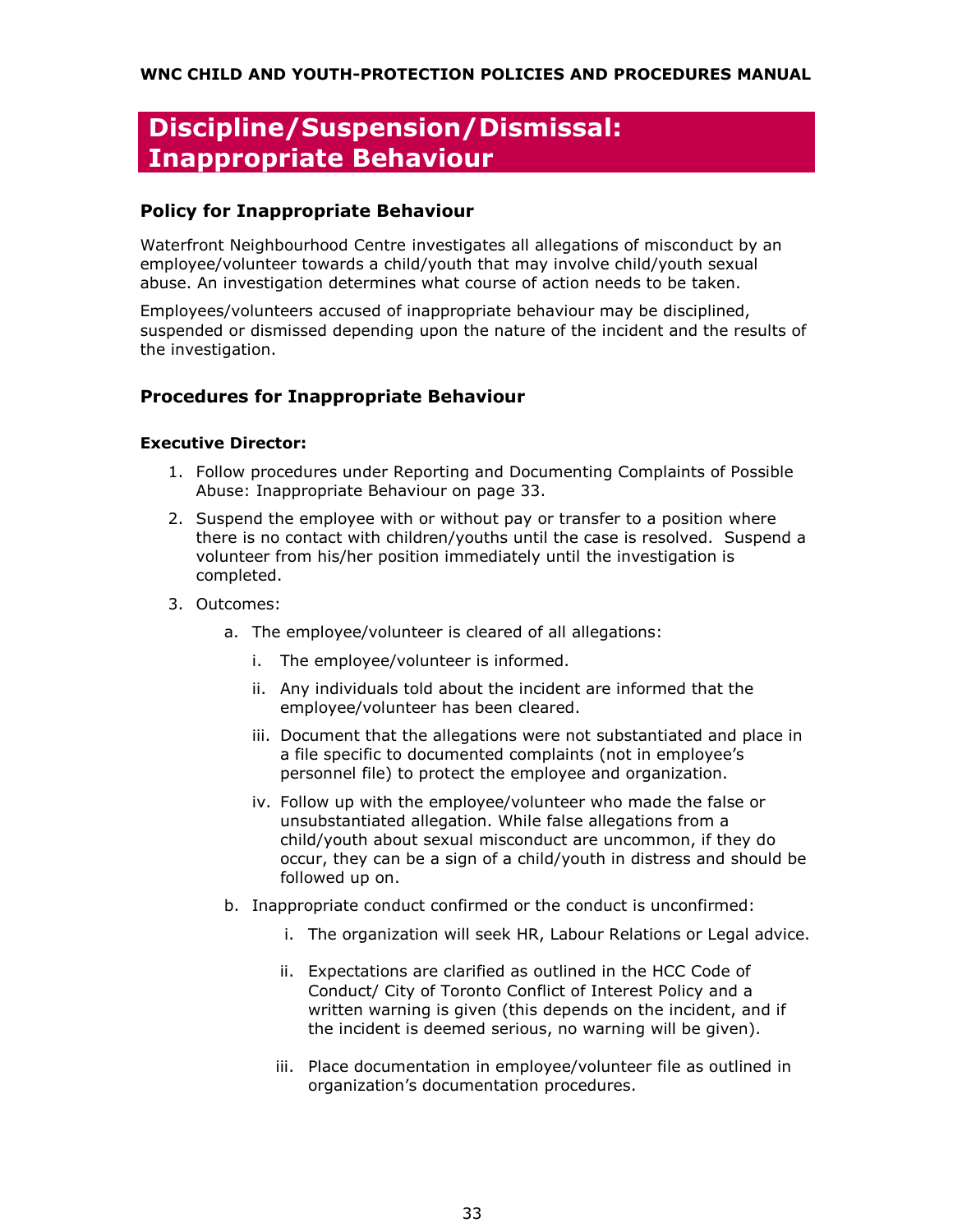- iv. Place employee/volunteer on increased supervision and document supervision plan on Incident Report Form B — Part three.
- v. Set a review period for one month (with outcome documented on Incident Report Form B — Part four). Review includes whether:
	- i. The employee/volunteer re-establishes and is maintaining appropriate boundaries. In this case, the employee/volunteer's interactions continue to be monitored.
	- ii. Supervision/observations lead to further concern regarding the employee/volunteer's inappropriate conduct. In this case, further investigation occurs and if misconduct is established, further discipline up to and including termination for cause is imposed.
	- iii. Short-term improvement in interactions with child/youth. However, future inappropriate conduct is noted. In this case, further investigation occurs and if misconduct is established, further discipline up to and including termination for cause is imposed.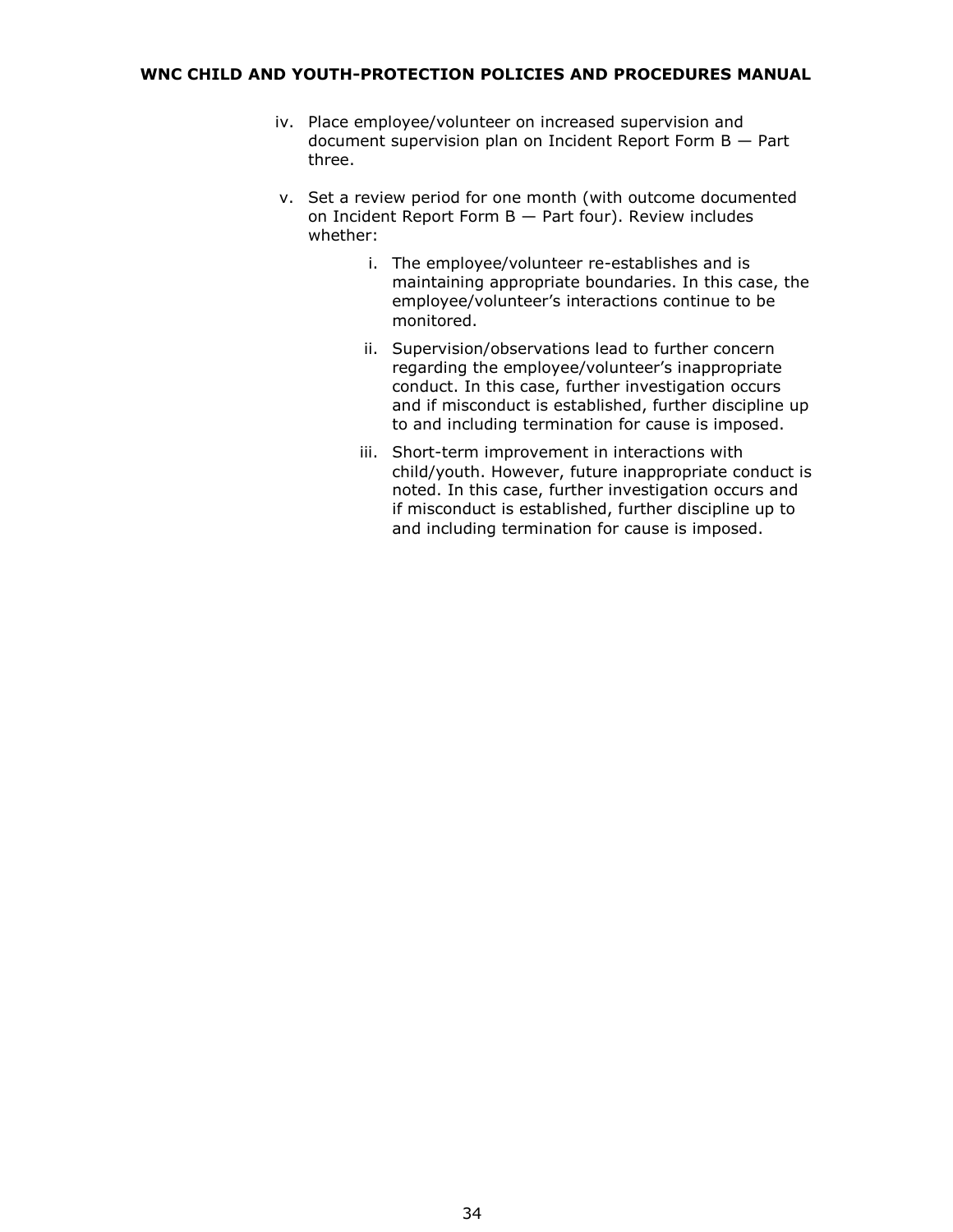## <span id="page-34-0"></span>**False Allegations of Child Sexual Abuse or Misconduct**

#### <span id="page-34-1"></span>**Policy**

All information regarding allegations of child/youth sexual abuse and/or misconduct are confidential. In matters where an employee/volunteer has been wrongly accused of child/youth sexual abuse or misconduct, the employee/volunteer will be fully reinstated and Waterfront Neighbourhood Centre will immediately notify all those informed of the incident that the allegations were false.

#### <span id="page-34-2"></span>**Procedures**

#### **Executive Director:**

- 1. For an employee/volunteer wrongly accused of child/youth sexual abuse or misconduct, the Executive Director will share the following:
	- a. Inform the accused employee/volunteer that it has come to the attention of the organization that she/he was falsely accused. Reassure the employee/volunteer that all those informed of the allegation will be notified as such.
	- b. Inform employees/volunteers that are aware of the allegations that the employee/volunteer was falsely accused.
	- c. Reiterate the expectation of confidentiality and that the matter has been closed.
	- d. Follow up with the employee/volunteer who made the false or unsubstantiated allegation. While false allegations from a child/youth about sexual misconduct are uncommon, if they do occur, they can be a sign of a child/youth in distress and should be followed up on.
	- e. Action may ensue regarding the individual who made the false allegation if done maliciously.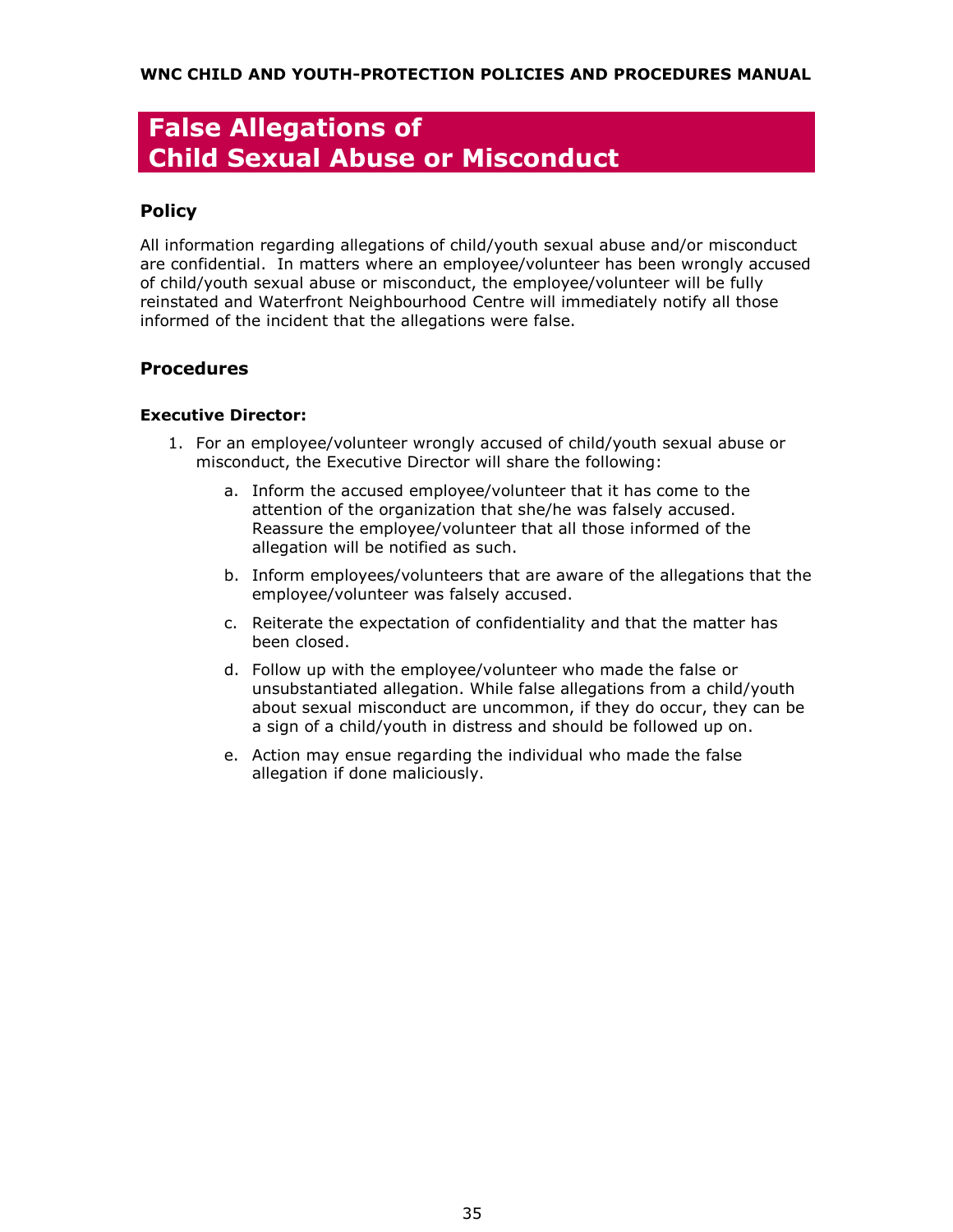# <span id="page-35-0"></span>**ACCOUNTABILITY & CONFIDENTIALITY**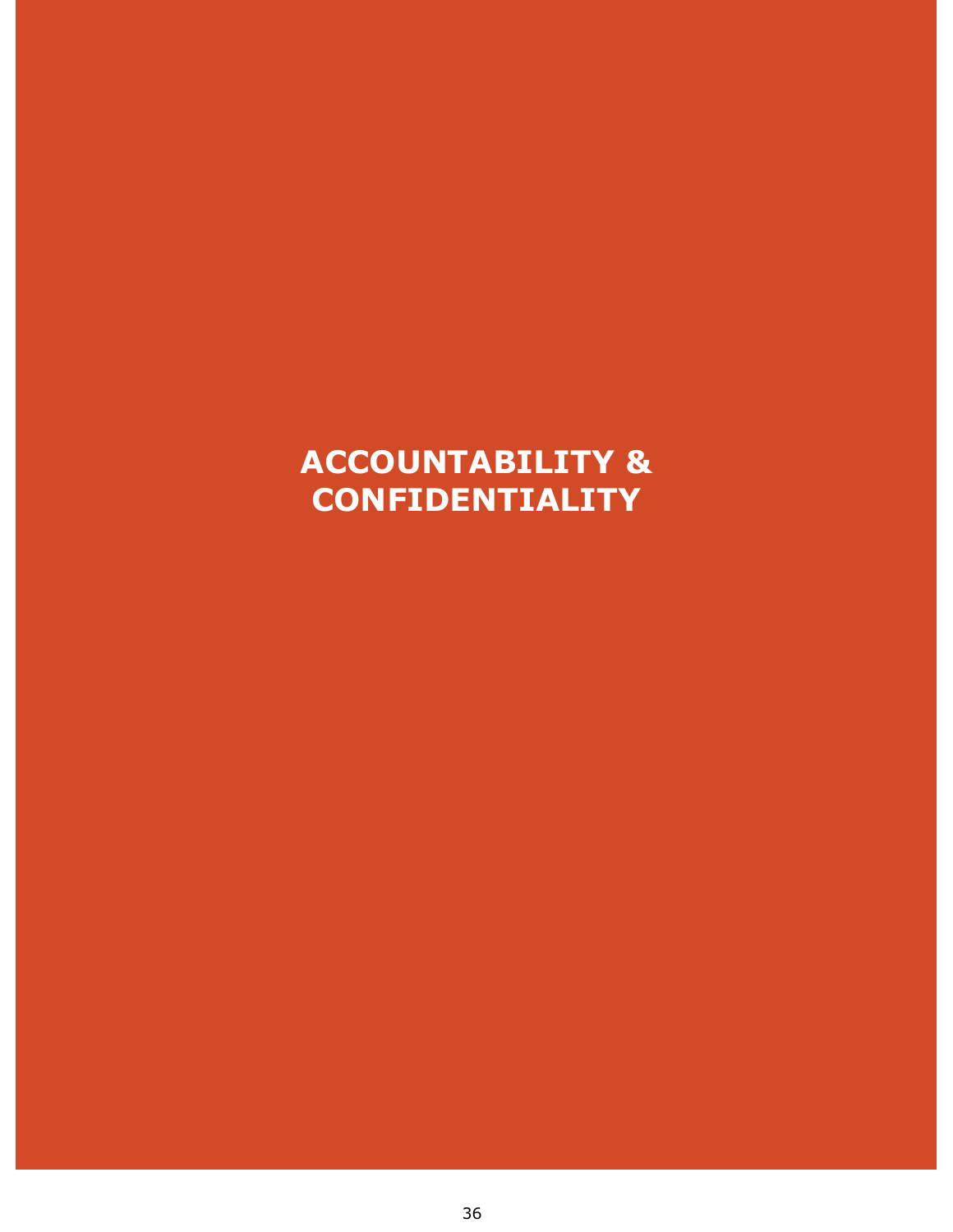### <span id="page-36-0"></span>**Confidential Information**

#### <span id="page-36-1"></span>**Policy**

Employees/volunteers of Waterfront Neighbourhood Centre (WNC) are regularly entrusted with confidential information regarding the community it serves. All information with respect to third parties (including information related to children, youth and families) received by employees/volunteers in the course of their involvement with WNC are regarded as confidential.

Suspicions of child/youth sexual abuse will only be shared with the employees/volunteers in the organization who need to know. WNC will maintain confidentiality while keeping the interests of the child/youth as the primary concern.

#### <span id="page-36-2"></span>**Procedure**

#### **Employees/volunteers:**

- 1. All complaints against employees/volunteers will be directed through the formal complaint process in a prompt manner.
- 2. No employee/volunteer shall attempt to address the situation on his/her own.
- 3. No employee/volunteer shall engage in, or threaten to engage in, retaliation against anyone who discloses, reports, or otherwise provides information with respect to alleged sexual abuse or misconduct and/or as per any City of Toronto Whistle Blower Protection Policies.
- 4. No employee/volunteer shall disclose any information to the public or to the media regarding Waterfront Neighbourhood Centre policies, operations, employees, volunteers or complaints (reports).
- 5. Upon commencement of employment, the employee/volunteer shall sign a confidentiality agreement.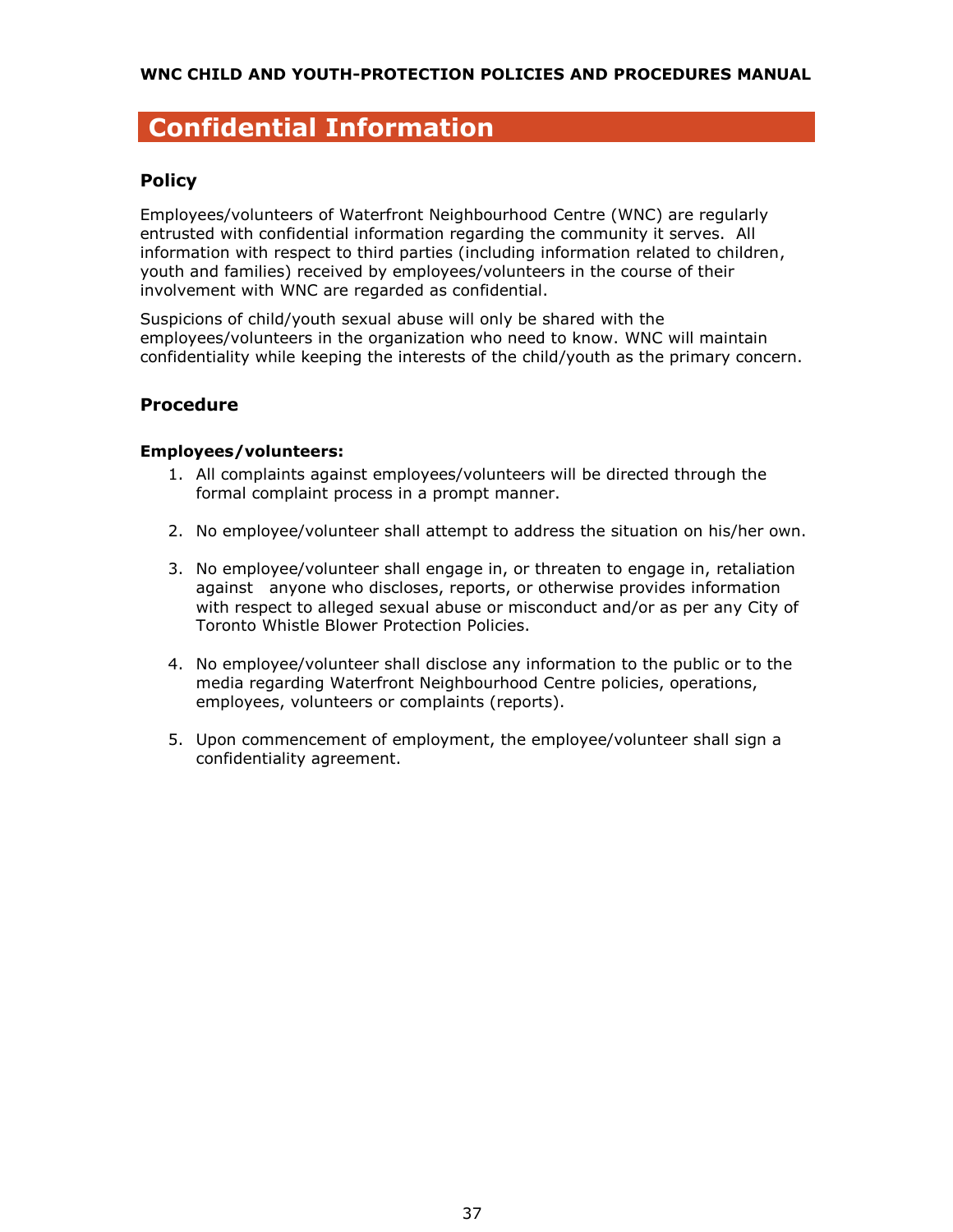# <span id="page-37-0"></span>**PROGRAMS, SERVICES & ACTIVITIES**

38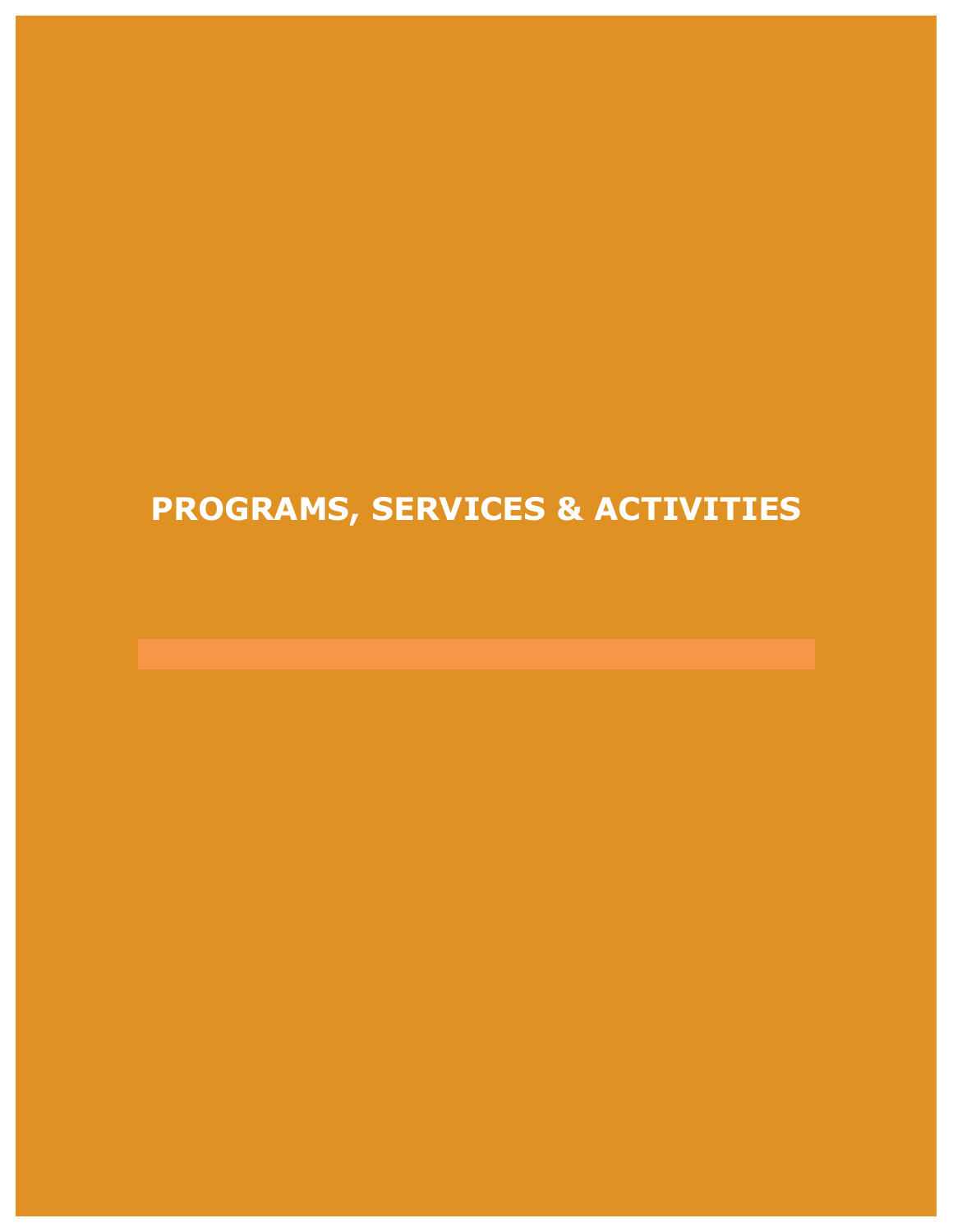## **WNC – Risk Management Procedures for Programs, Services and Activities**

Waterfront Neighbourhood Centre(WNC) has additional Policies and Procedures which are specifically designed and relate to our organization's programs, services and activities and are contained under this section and/or appended to this manual.

#### **Child/Youth Programs**

The following risk management procedures apply to all of WNC's child/youth programs, activities, and services:

- No employee/volunteer shall transport children/youths in his/her personal vehicle without authorization from his/her supervisor and permission from the child/youth's parent/guardian.
- No employee/volunteer will have children/youth at his/her home without a parent/guardian's permission and authorization from his/her supervisor.
- All volunteers will be supervised in programs by a WNC employee and at no time are they to operate programs on their own without direct employee supervision.
- All volunteers/staff are assigned photo ID and their photos are maintained in WNC's database systems.
- Employee's photo ID must be available at all times on their person and they are to sign in and out of the building either using their employee timesheet and/or volunteer sign in/out sheet kept at WNC Reception.
- An updated list of WNC's current volunteers will be kept at WNC Reception. The Volunteer Co-ordinator will ensure that all staff receive regular communications regarding authorized volunteers and the volunteer list (including the sign in/sign out sheet) is updated monthly.
- At overnight program activities, the adult-to-child/youth ratio shall be no less than 1-5 and adults will sleep in rooms separate from children/youth.
- All children enrolled in WNC children's programs under the age of 12 years will be escorted to bathroom facilities using a peer buddy system and at no time is any individual and/or group to linger in the WNC bathroom facilities.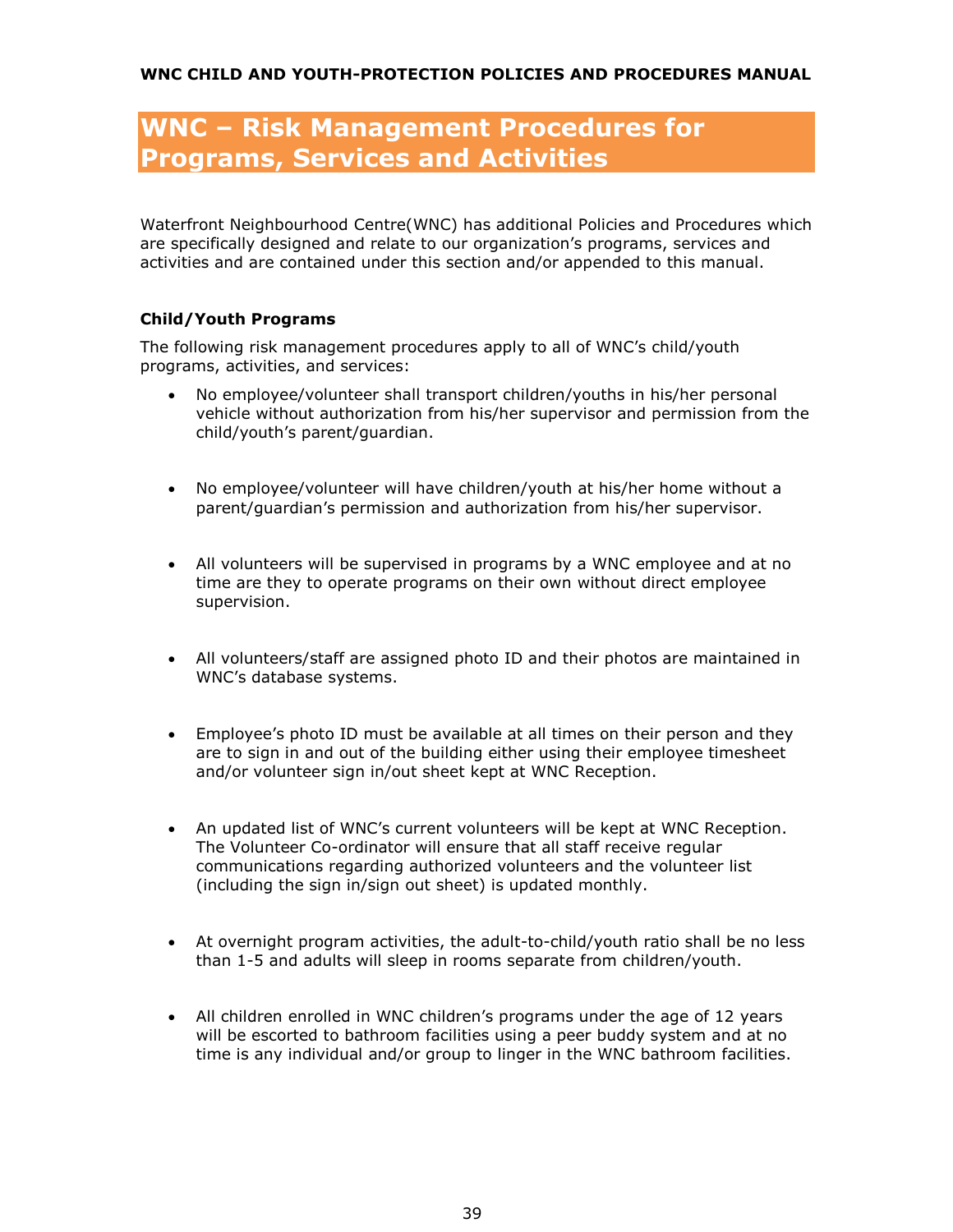#### **Establishing Boundaries**

WNC understands that defining a child/youth's role and teaching appropriate boundaries reduces a child/youth's risk of sexual exploitation. Maintaining appropriate boundaries with children/youth will build their security and help them learn how to create healthy relationships and set their own personal boundaries. Adults who respect a child/youth's personal boundaries (including physical, emotional and sexual boundaries) teach children/youth how they should expect to be treated by others.

WNC is committed to teaching children/youth to respect personal space and privacy. Privacy for use of bathrooms and changing is one aspect we think of when discussing boundaries.

Children/youth having their own program space supervised directly by WNC employees is another aspect of teaching how to set personal boundaries, create safe places for themselves and build their security and leadership skills. The following guidelines apply:

- All children, *not* enrolled in a program who are under the age of 12 are not to be left unattended at WNC and must be under the direct supervision of a caregiver (13 years of age or older) at all times.
- All adults, including parents/guardians of children/youth enrolled in WNC programs are asked to respect child/youth program space and model appropriate boundaries for children/youth.
- All adults other than WNC employees and/or specific program-related volunteers are requested to remain out of the child/youth program spaces unless prior authorization has been given by a WNC staff member for purposes of monitoring program provision.
- All parents/guardians are requested to leave the program areas once they have signed out their child/youth from the program, so that the program can continue and/or that staff may complete program cleanup activities.
- All adults are also requested to respect the age limits of all program activities i.e. Youth Basketball and/or other age defined programs which are for only those age groups. Parents/guardians are encouraged to speak with WNC staff if they wish to have further information regarding this policy and/or program concerns.

In addition, WNC welcomes parent/guardian participation in all our programs. We encourage parents/guardians to speak directly with program staff as to how their child/youth's program supports parent/guardian involvement and their child/youth's developing independence.

#### **Space Access**

All program rooms will either be accessed by registered WNC program groups and/or via WNC space use agreements that have prior approval. All individuals that are accessing WNC's washrooms, public entrances, public access computers, café and bleacher area are subject to WNC's **Space Access and Behaviour Policies** as posted and may be asked to leave the building if their behavior and/or activities are interfering with program and/or WNC operations.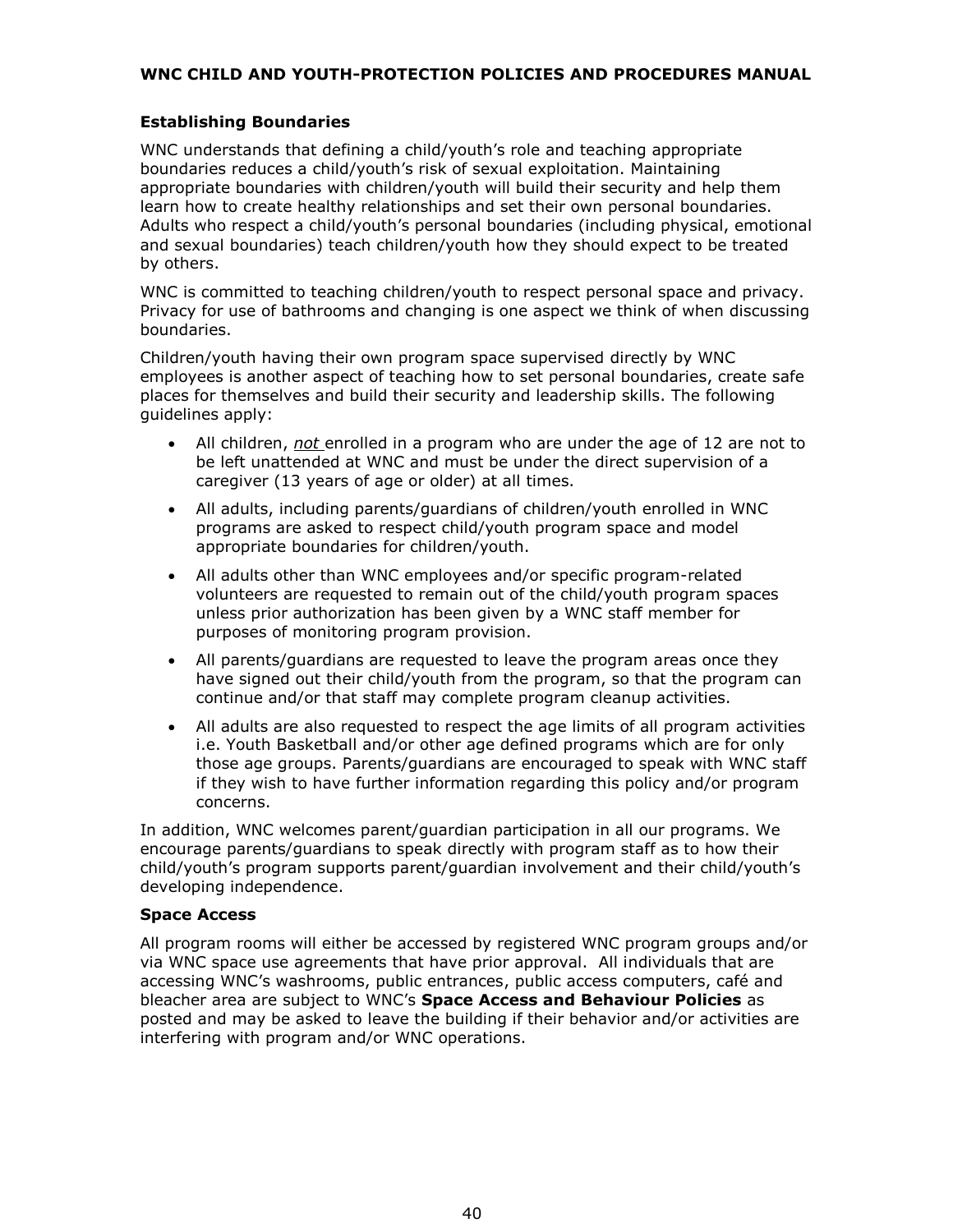#### **Interpersonal Relations**

Waterfront Neighbourhood Centre (WNC) expects that employees and users of our services are to be treated with dignity and respect.

#### **a) Relations with service users**

Employees and volunteers are to exercise professional standards, judgment and care when dealing with service users. Professional relationships must be maintained at all times. Employees and volunteers shall not give out personal contact information to service users, nor be involved in any monetary exchanges. The WNC Code of Conduct included in WNC's Child and Youth Manual outlines in detail expectations on personal contact with child and youth service users.

It is strongly discouraged to engage in any intimate or sexual relationships with service users.

Employees and volunteers shall provide fair and equitable service to all users and shall uphold professional standards of the client /staff relationship.

With WNC's community development approach, some individuals over time change status back and forth between service user, volunteer and employee of WNC. There may also be times when individuals are acting as service user, volunteer and employee in a program at the same time. In these situations, the Manager/Supervisor/Director has a responsibility to oversee careful monitoring, supervision and support of the individual to ensure their performance and conduct meets reasonable standards as outlined in this policy.

#### **b) Relations with other employees and volunteers.**

All employees and volunteers are expected to treat each other professionally and with respect. No actions or behaviour which undermines or demeans an employee, either directly or indirectly, will be tolerated.

Employees or volunteers in a supervisory or management position (i.e. Board of Management members) shall not enter into any contractual relationships with their staff outside of work, which may jeopardize the supervisory relationship.

Employees who have concerns about other employees should discuss those concerns directly and constructively with the person involved. If employees are not able to resolve a conflict between them, a supervisor, manager or director may assist. Similarly with volunteers, any issues that cannot be resolved should be discussed with the WNC Volunteer Coordinator.

If romantic/sexual relationships occur between members of staff, it is the responsibility of both individuals to deal appropriately with any potential conflicts of interest.

Should such relationships occur the members of staff affected can always discuss issues with their Supervisor, another Manager or Director in confidence to ensure that actual, perceived or potential conflict of interest do not arise during the performance of their job.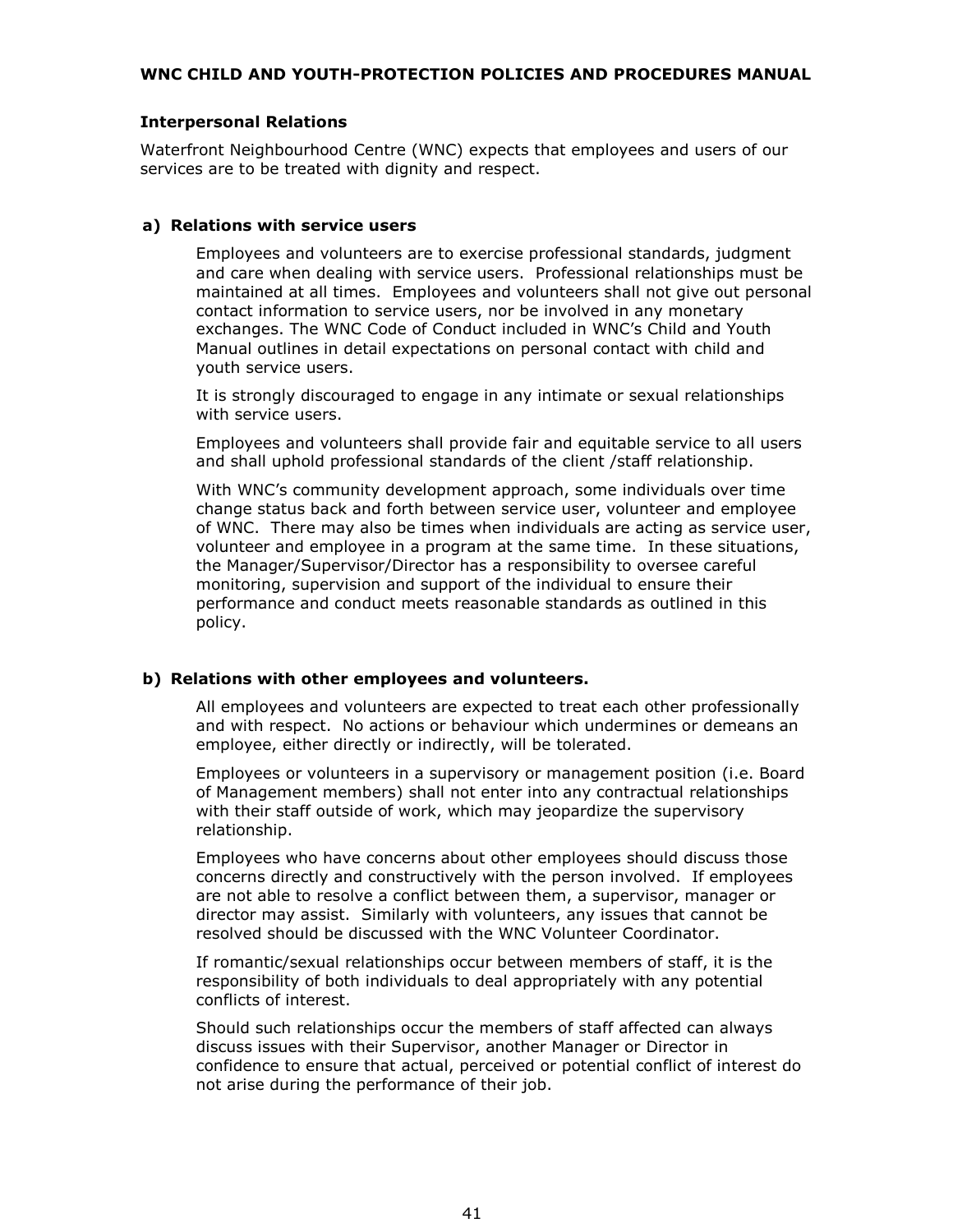It may be necessary to review the relevant reporting structure if the relationship is between a line manager and a member of staff. If staff members need advice they may approach their Supervisor, another Manager or Director in confidence.

Staff should take care that financial, familial or personal relationships do not advantage or unfairly disadvantage any member of staff, or other individuals, e.g. applicants for jobs or service provision.

Failure to adhere to Waterfront Neighbourhood Centre - *Risk Management Procedures for Programs, Service and Activities* by any employee/volunteer will result in an investigation and disciplinary action if necessary. Appropriate consequences and/or disciplinary actions are to be determined by management and could include discipline up to and including termination of employment and/or volunteer position, and will be based on the nature and severity of the incident.

#### *I agree to comply with the above-noted Risk Management Procedures for Waterfront Neighbourhood Centre.*

 $\_$  , and the set of the set of the set of the set of the set of the set of the set of the set of the set of the set of the set of the set of the set of the set of the set of the set of the set of the set of the set of th

\_\_\_\_\_\_\_\_\_\_\_\_\_\_\_\_\_\_\_\_\_\_\_\_\_\_\_\_\_\_\_\_

Employee/Volunteer Signature Employee/Volunteer Name (Please Print)

Date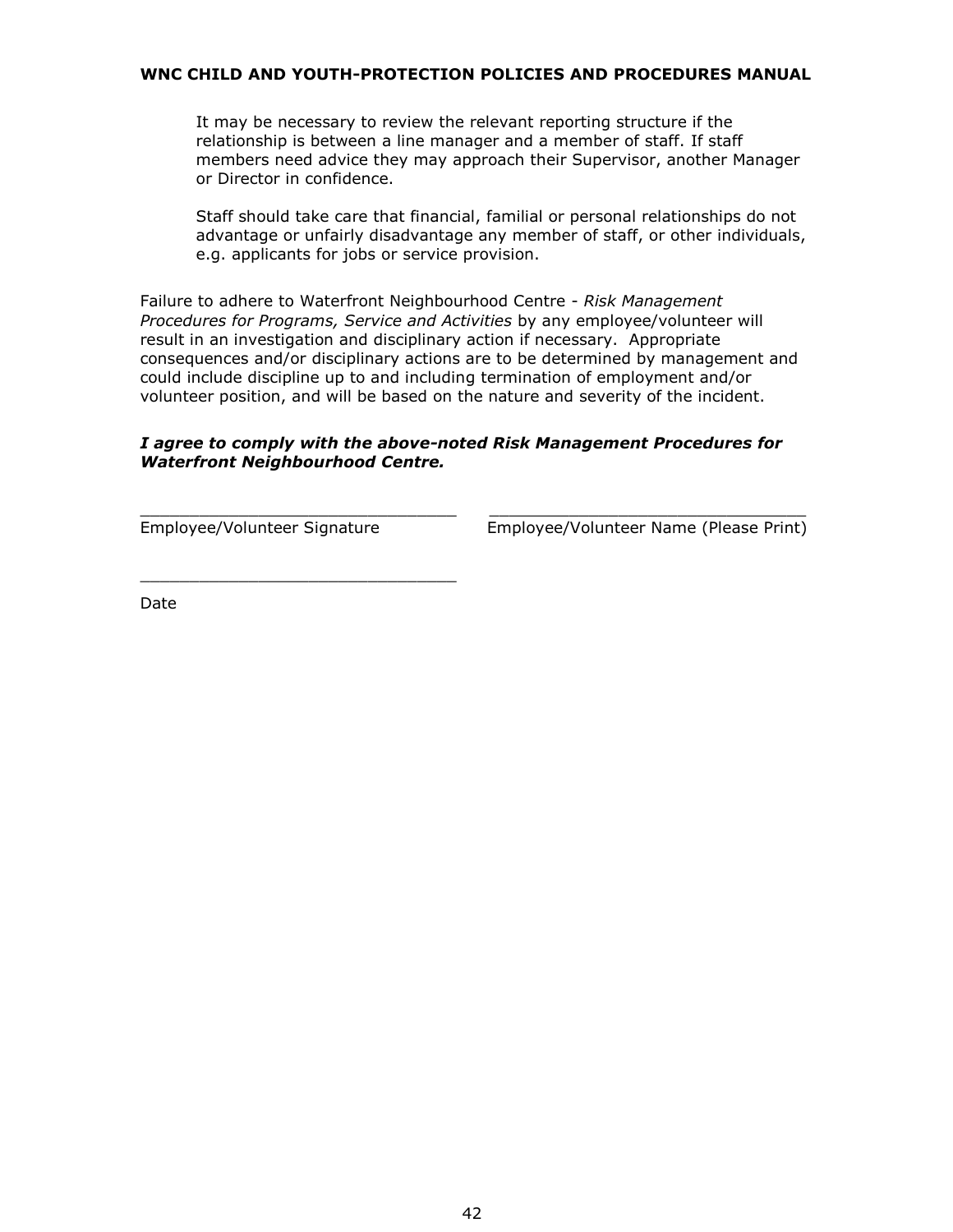## <span id="page-42-0"></span>**ACKNOWLEDGEMENT**

I hereby confirm that I have received a copy of and have read the **WNC CHILD AND YOUTH-PROTECTION POLICIES AND PROCEDURES MANUAL** and accept continued employment/voluntary service and will adhere to the Terms and Conditions set out therein.

\_\_\_\_\_\_\_\_\_\_\_\_\_\_\_\_\_\_\_\_\_\_\_\_\_\_\_\_\_\_\_\_\_\_\_\_\_\_\_\_\_\_\_\_\_\_\_\_\_\_\_\_\_\_\_

\_\_\_\_\_\_\_\_\_\_\_\_\_\_\_\_\_\_\_\_\_\_\_\_\_\_\_\_\_\_\_\_\_\_\_\_\_\_\_\_\_\_\_\_\_\_\_\_\_\_\_\_\_\_\_

\_\_\_\_\_\_\_\_\_\_\_\_\_\_\_\_\_\_\_\_\_\_\_\_\_\_\_\_\_\_\_\_\_\_\_\_\_\_\_\_\_\_\_\_\_\_\_\_\_\_\_\_\_\_\_

\_\_\_\_\_\_\_\_\_\_\_\_\_\_\_\_\_\_\_\_\_\_\_\_\_\_\_\_\_\_\_\_\_\_\_\_\_\_\_\_\_\_\_\_\_\_\_\_\_\_\_\_\_\_\_

\_\_\_\_\_\_\_\_\_\_\_\_\_\_\_\_\_\_\_\_\_\_\_\_\_\_\_\_\_\_\_\_\_\_\_\_\_\_\_\_\_\_\_\_\_\_\_\_\_\_\_\_\_\_\_

Employee/Volunteer Name (Please Print)

Employee/Volunteer Signature

Date

Witness Name (Please Print) Witness Signature

Date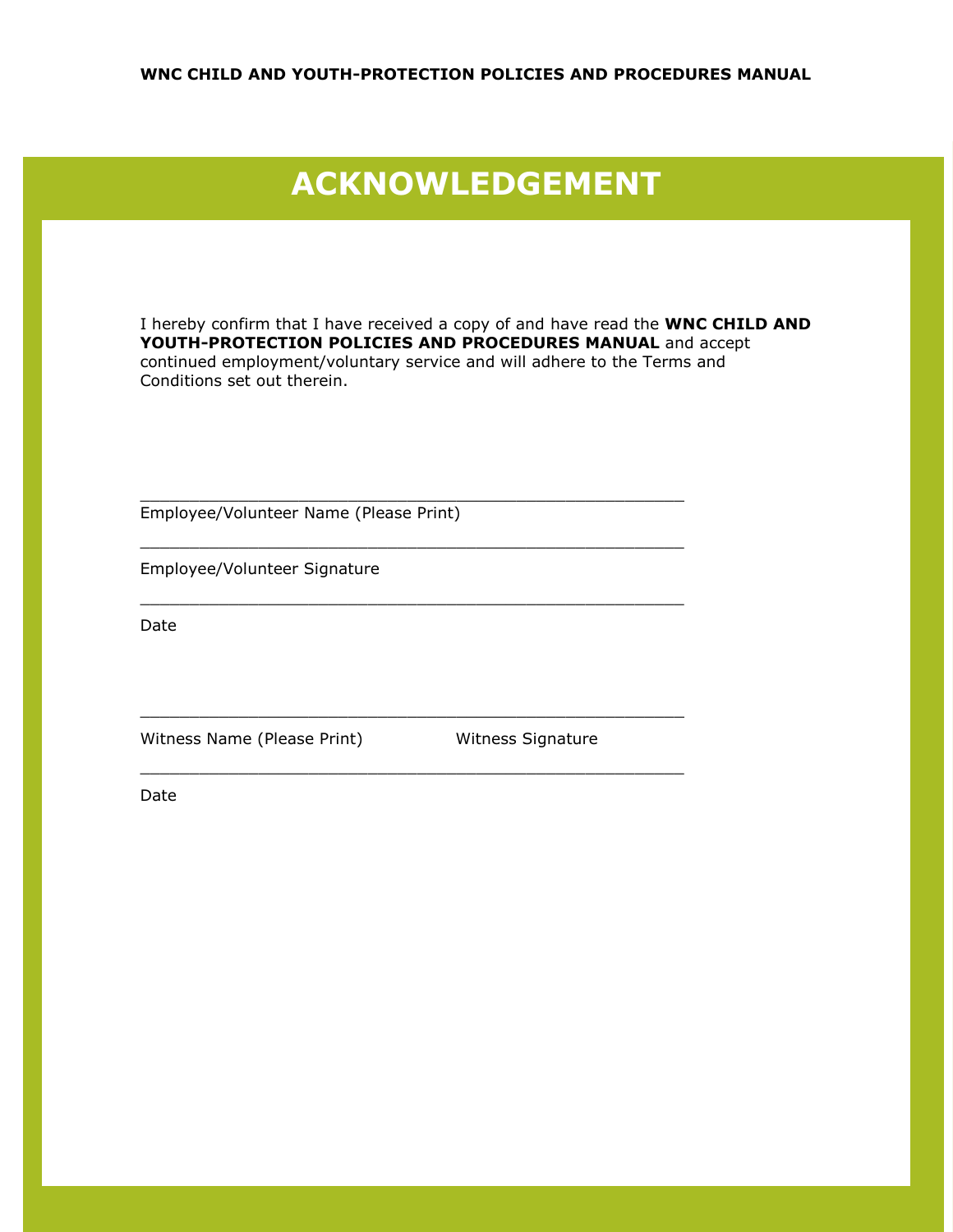# <span id="page-43-0"></span>**APPENDICES**